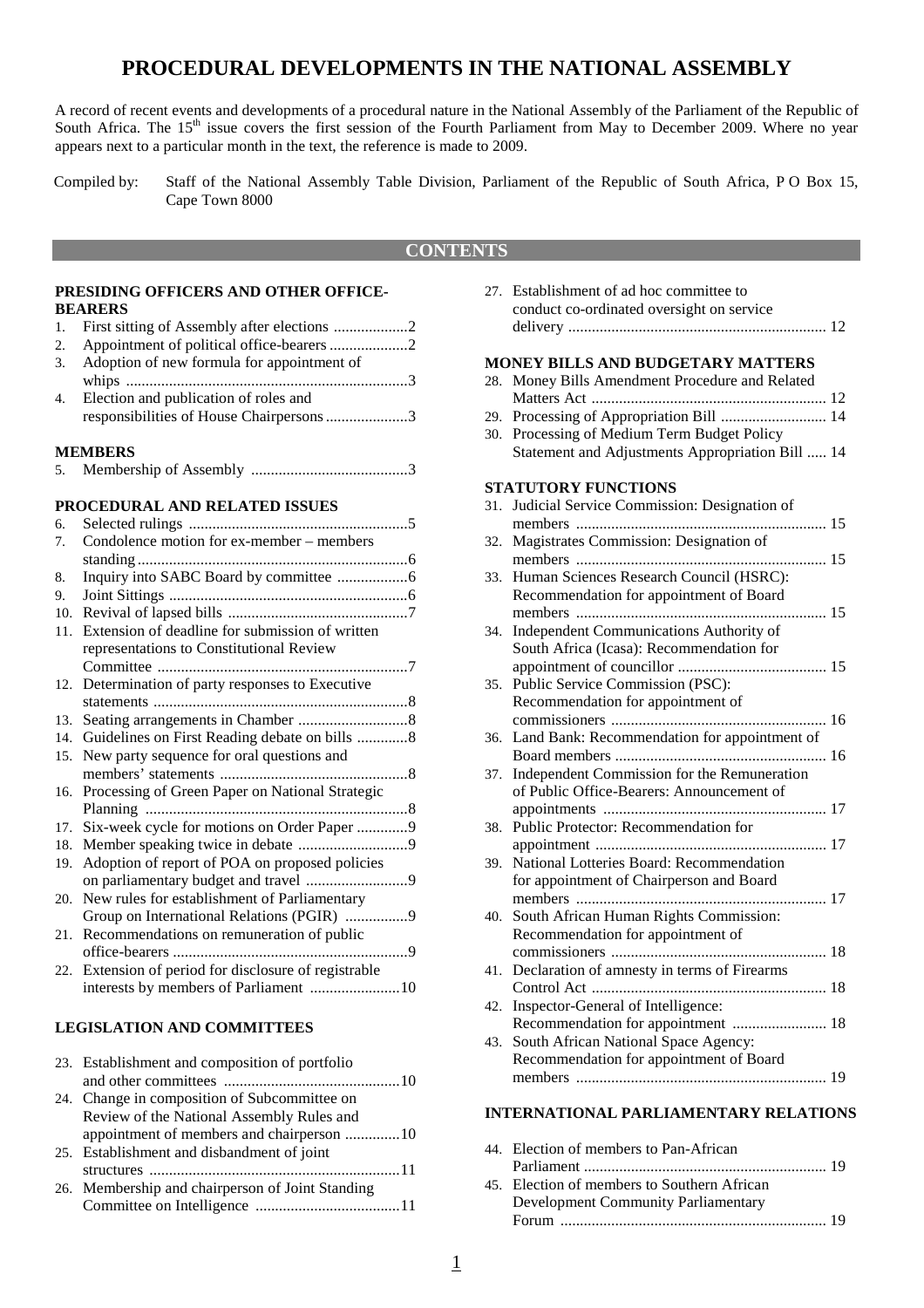# **PRESIDING OFFICERS AND OTHER OFFICE-BEARERS**

#### **[1] FIRST SITTING OF ASSEMBLY AFTER ELECTIONS**

Section 51(1), read with sections  $52(2)$  and  $86(2)$  of the Constitution, determines that after an election the first sitting of the National Assembly must take place on a date determined by the Chief Justice but not more than 14 days after the election result has been declared by the Electoral Commission. The Commission declared the election results on 25 April. Chief Justice Pius Langa, by general notice signed on 29 April and published in the *Gazette* of 30 April, announced that he had "fixed Wednesday, 6 May 2009, at 10:30, as the date and time, and the Chamber of the National Assembly in the Houses of Parliament, Cape Town, as the place for the nomination and election of the Speaker and Deputy Speaker of the National Assembly and 14:00 for the nomination and election of the President of the Republic of South Africa."

#### **Swearing-in of Members of the National Assembly and election of Speaker and Deputy Speaker**

In terms of the Constitution, the Chief Justice presides over the swearing-in of members, the election of the Speaker and the election of the President. Accordingly, Chief Justice Langa opened proceedings on 6 May at 10:30. Members were sworn-in in groups of more or less ten. Once members had been sworn-in they were eligible to participate and vote in the Assembly.

The first order of business after the swearing-in of members was the election of the Speaker. The Chief Justice announced that the election rules as contemplated in Item 9 of Part A of Schedule 3 to the Constitution had been made available to members. Mr M V Sisulu was nominated by Mr A Mlangeni, and seconded by Ms N J Ngele, for election as Speaker of the National Assembly. The nomination being in order and in the absence of further nominations, the Chief Justice declared Mr Sisulu duly elected as Speaker. The Chief Justice congratulated Mr Sisulu on behalf of all present and invited him to take the Chair, whereupon the Speaker expressed his sense of the honour conferred upon him. With the Speaker presiding, the House proceeded to elect the Deputy Speaker. Ms N C Mfeketo was nominated by Ms N B Gxowa, and seconded by Mr E Mtshali, for election as Deputy Speaker. As there were no further nominations the Speaker declared Ms Mfeketo duly elected as Deputy Speaker. After the election of the Deputy Speaker the House was blessed by religious leaders and thereafter proceedings were suspended.

#### **Election of the President**

Business resumed at 14:03. The Speaker took the Chair and announced that the House would proceed to the election of the President. He then invited the Chief Justice to take the Chair as required by the Constitution.

The Chief Justice called for nominations. Mr J G Zuma was nominated for election by Ms N W Madikizela-Mandela and seconded by Mr N L Diale. Rev H M Dandala was nominated for election by Mr M S Shilowa and seconded by Ms L M Odendaal. As there was more than one nomination the Chief Justice announced that voting would take place by secret ballot in terms of item 6 of Part A of Schedule 3 to the Constitution. Proceedings were suspended at 14:18 for the purpose of preparing the ballot papers for the election of the President. At 14:30, the House proceeded to the secret ballot for the election of the President. The returning officer called members in groups of 10 to cast their votes. At 16:00, the Chief Justice took the Chair and announced the results of the ballot as follows: Rev Dandala: 47 votes and Mr Zuma: 277 votes. Mr Zuma was accordingly declared the elected President of the Republic. The Speaker then took the Chair, thanked the Chief Justice for conducting the proceedings and gave parties and the President-elect an opportunity to address the House.

### **[2] APPOINTMENT OF POLITICAL OFFICE-BEARERS**

On 26 May, the Speaker announced in the House that the following office-bearers had been appointed by their respective parties: Dr M S Motshekga as Chief Whip of the Majority Party, Mr G Magwanishe as Deputy Chief Whip of the Majority Party and Mr I O Davidson as Chief Whip of the Opposition.

The Speaker further announced that he had been informed that Mr R A P Trollip had been elected by the Democratic Alliance as its parliamentary leader and therefore Leader of the Opposition in terms of section  $57(2)(d)$  of the Constitution.

At the same sitting the Speaker also announced that he had, in terms of Rule 319, designated Ms A Dlodlo as Parliamentary Counsellor to the President and Mr J H Jeffery as Parliamentary Counsellor to the Deputy President, with effect from 20 May.

The Speaker further announced that he had been informed that the Deputy President, Mr K P Motlanthe, had been designated Leader of Government Business in the National Assembly in terms of section 91(4) of the Constitution.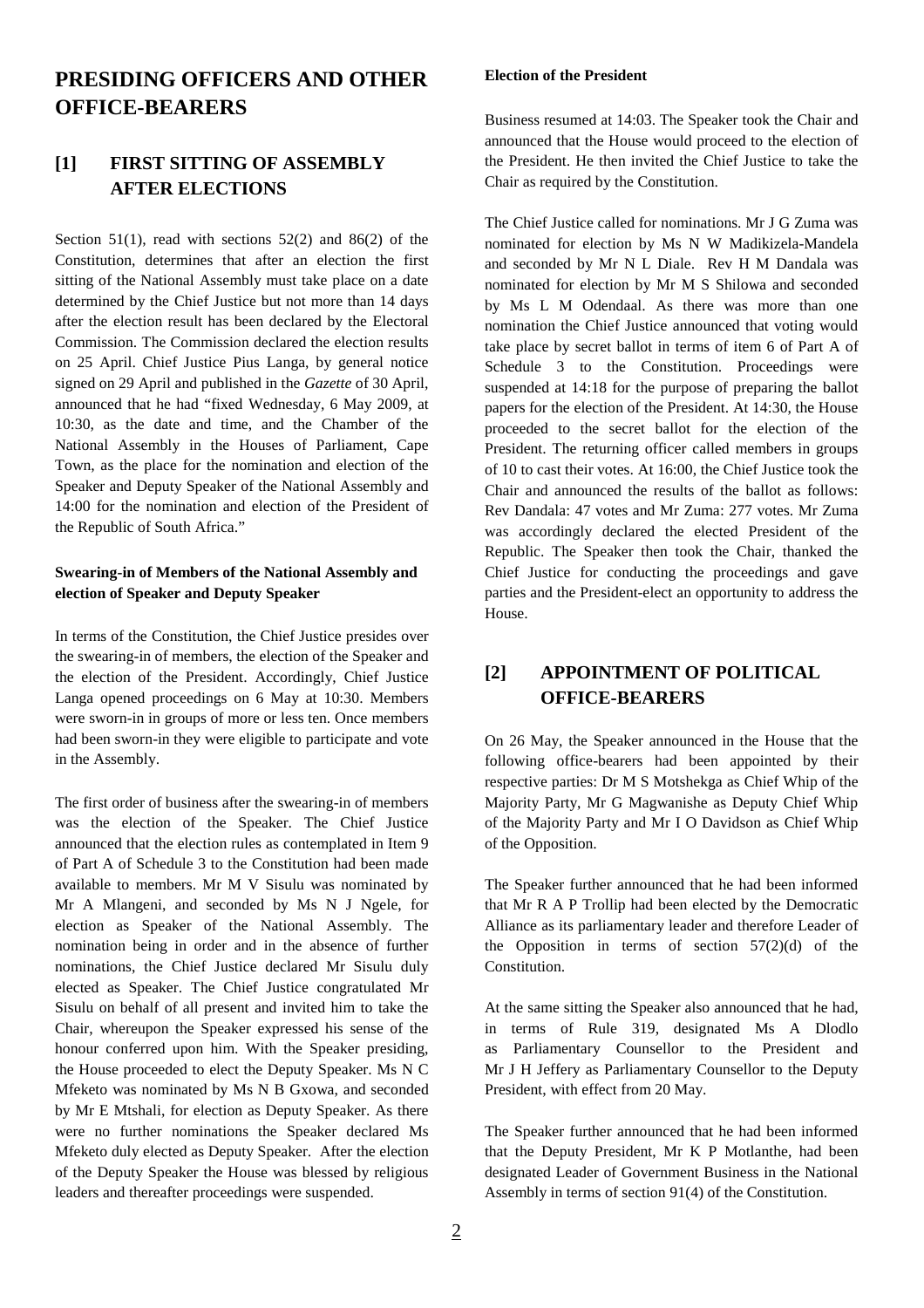### **[3] ADOPTION OF NEW FORMULA FOR APPOINTMENT OF WHIPS**

Whips are appointed by the Speaker on the recommendation of the parties. The number of whips that a party may appoint is proportional to the number of its members in the National Assembly. In determining the number of whips for the Assembly, the Chief Whip and Deputy Chief Whip of the Majority Party and the Chief Whip of the Opposition are not taken into account.

The National Assembly Rules Committee agreed on 22 May, to a recommendation by the Speaker, that the formula of 1 whip for every 8,69 members be applied in the Fourth Parliament. This allowed a total of 46 whips to be appointed in the Assembly. The ANC was allocated 30 whips, the DA 8 whips, Cope 3 whips, the IFP 2 whips and the combined group of 9 smaller parties could recommend 3 whips for appointment.

However, it was further agreed that the Speaker would give consideration to adjusting the formula for the appointment of whips to 1 whip for every 7,5 members.

On 6 July, the Speaker approved the new formula of 1 whip for every 7,5 members. The new formula increased the number of whips in the Assembly from 46 to 53. This entitled the ANC to 35 whips, the DA to 9 whips, Cope to 4 whips, the IFP to 2 whips and the combined group of smaller parties could recommend 3 whips for appointment.

## **[4] ELECTION AND PUBLICATION OF ROLES AND RESPONSIBILITIES OF HOUSE CHAIRPERSONS**

The Constitution in section 52(5) provides that the National Assembly may, in terms of its rules and orders, elect members as presiding officers to assist the Speaker and Deputy Speaker. In terms of Assembly Rule 14(1), the House must elect three members as House Chairpersons for the duration of the House.

On 26 May, on a motion by the Chief Whip of the Majority Party, the House appointed Mr K O Bapela, Ms M N Oliphant and Mr M B Skosana as House Chairpersons.

As required by Assembly Rule 14(2) the Speaker allocated functions and responsibilities to the three House Chairpersons and announced such allocations in the Announcements, Tablings and Committee Reports (ATC) of 1 July.

Mr Skosana was allocated the functions and responsibilities of House Chairperson: Internal Arrangements, namely:

- 1. Ensuring wellbeing and interests of members;
- 2. Overseeing and ensuring alignment of structures dealing with members' interests and facilities;
- 3. Receiving and providing reports on issues of members' interests;
- 4. Ensuring the enhancement of capacity of members;
- 5. Ensuring the development and implementation of policy in respect of former members;
- 6. Developing and proposing policy on benefits and facilities for former members;
- 7. Ensuring that the Members' Support Office implements the approved policies;
- 8. Deputising for the Deputy Speaker on the Board of the Parliamentary Villages Committee; and
- 9. Participating in liaison with various parliamentary committees, e.g. NA Programme Committee, Chief Whips' Forum, NA Forum, NA Rules Committee, Joint Rules Committee, Joint Parliamentary Budget Forum.

Ms Oliphant was allocated the functions and responsibilities of House Chairperson: International Relations, namely:

- 1. International relations;
- 2. Relations with United Nations (UN) agencies and other international bodies in South Africa;
- 3. Bilateral relations;
- 4. Multilateral relations; and
- 5. Public education and relations.

Mr Bapela was allocated the functions and responsibilities of House Chairperson: Committees, namely:

- 1. Broad responsibility to implement any policy, directive or guideline on the scheduling and coordination of committee meetings, as well as the general management of all Assembly committees and subcommittees;
- 2. Oversight and public participation; and
- 3. Information and communication technology.

#### **MEMBERS**

#### **[5] MEMBERSHIP OF ASSEMBLY**

The members for the National Assembly of the fourth Parliament (2009-2014) were designated by the Electoral Commission on 28 April. The proportional strength of parties is indicated in the following table: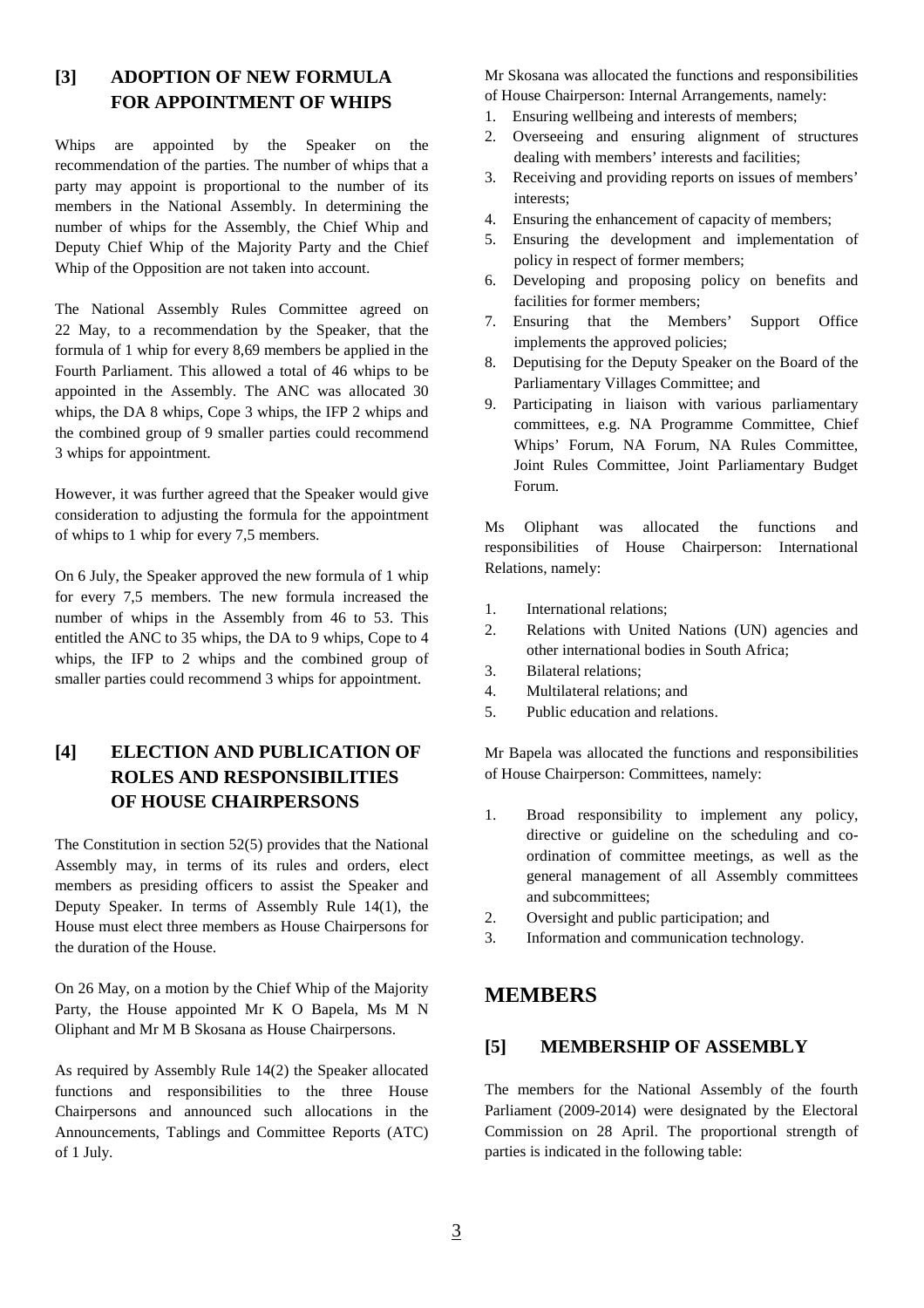|                 |                         |                 | National to Regional to | <b>Total</b>   | $%$ of       |
|-----------------|-------------------------|-----------------|-------------------------|----------------|--------------|
| <b>Parties</b>  |                         | <b>National</b> | <b>National</b>         | (Seats)        | <b>Total</b> |
|                 |                         | (Seats)         | (Seats)                 |                |              |
| African         | $\overline{\text{ANC}}$ | 138             | 126                     | 264            | 66           |
| National        |                         |                 |                         |                |              |
| Congress        |                         |                 |                         |                |              |
| Democratic      | DA                      |                 | 67                      | 67             | 16.75        |
| Alliance        |                         |                 |                         |                |              |
| Congress of the | Cope                    | 14              | 16                      | 30             | 7.5          |
| People          |                         |                 |                         |                |              |
| Inkatha         | <b>IFP</b>              | 9               | $\overline{9}$          | 18             | 4.5          |
| Freedom Party   |                         |                 |                         |                |              |
| Independent     | ID                      | $\mathbf{1}$    | 3                       | $\overline{4}$ | $\mathbf{1}$ |
| Democrats       |                         |                 |                         |                |              |
| United          | <b>UDM</b>              | $\mathbf{1}$    | 3                       | $\overline{4}$ | 1            |
| Democratic      |                         |                 |                         |                |              |
| Movement        |                         |                 |                         |                |              |
| Freedom Front   | $FF+$                   | $\mathbf{1}$    | 3                       | $\overline{4}$ | $\mathbf{1}$ |
| Plus            |                         |                 |                         |                |              |
| African         | <b>ACDP</b>             | $\overline{0}$  | $\overline{\mathbf{3}}$ | $\overline{3}$ | 0.75         |
| Christian       |                         |                 |                         |                |              |
| Democratic      |                         |                 |                         |                |              |
| Party           |                         |                 |                         |                |              |
| United          | <b>UCDP</b>             | $\mathbf{1}$    | 1                       | $\overline{c}$ | 0.5          |
| Christian       |                         |                 |                         |                |              |
| Democratic      |                         |                 |                         |                |              |
| Party           |                         |                 |                         |                |              |
| Pan Africanist  | PAC                     | $\overline{0}$  | 1                       | 1              | 0.25         |
| Congress of     |                         |                 |                         |                |              |
| Azania          |                         |                 |                         |                |              |
| Minority Front  | <b>MF</b>               | $\overline{0}$  | $\mathbf{1}$            | $\mathbf{1}$   | 0.25         |
| Azanian         | Azapo                   | $\overline{0}$  | $\mathbf{1}$            | 1              | 0.25         |
| People's        |                         |                 |                         |                |              |
| Organisation    |                         |                 |                         |                |              |
| African         | <b>APC</b>              | $\overline{0}$  | $\mathbf{1}$            | $\mathbf{1}$   | 0.25         |
| People's        |                         |                 |                         |                |              |
| Convention      |                         |                 |                         |                |              |

Vacancies in the National Assembly occur due to the resignation of a member from the Assembly or from the party a member represents in the Assembly, the passing away of members or when a member ceases to be eligible to be a member. Vacancies are filled in terms of the Electoral Act, No 78 of 1998, which stipulates that casual vacancies have to be filled by parties nominating the next qualified and available member from the party list. For the list of members sworn in on 6 May, see Annexure 1.

The following vacancies which occurred in the Assembly were filled in the period 28 April to 16 December:

- 1. Mr S I Thusi (Cope Gauteng) resigned before the election and was replaced by Mr P D Poho with effect from 4 May.
- 2. Mr M G P Lekota (Cope National) was not available to take up his seat and was replaced by Ms C M P Kotsi with effect from 4 May.
- 3. Mr B L Mashile (ANC Mpumalanga) was not available to take up his seat and was replaced by Ms R E Nyalungu with effect from 29 April.
- 4. Ms B Mbete (ANC National) was not available to take up her seat and was replaced by Mr D D van Rooyen with effect from 27 July.
- 5. Mr D V Bloem (ANC National) ceased to be a member of the ANC and was replaced by Mr V G Smith with effect from 29 April.
- 6. Mr A A E Seirlis (ID National) resigned with effect from 27 April and was replaced by Mr J J McGluwa with effect from 28 April.
- 7. Mr H K Ditshitelo (UCDP National) resigned with effect from 28 April and was replaced by Ms M N Matladi with effect from 29 April.
- 8. Dr Z S T Skweyiya (ANC National) resigned with effect from 5 May and was replaced by Dr S C Cwele with effect from 6 May.
- 9. Ms N C Routledge (ANC National) resigned with effect from 5 May and was replaced by Ms P E Adams with effect from 5 May.
- 10. Mr T J Mathebula (ANC National) resigned with effect from 5 May and was replaced by Mr E N N Ngcobo with effect from 5 May.
- 11. Mr J G Zuma (ANC National) was elected as President of the Republic on 6 May. Ceased to be a member of the National Assembly in terms of section 87 of the Constitution. He was replaced by Ms T E Lishivha with effect from 12 May.
- 12. Ms K N Shoba (ANC Mpumalanga) passed away on 9 May and was replaced by Ms T D Chiloane with effect from 21 May.
- 13. Mr C Nqakula (ANC National) resigned with effect from 1 June and was replaced by Ms T B Sunduza with effect from 11 June.
- 14. Mr M B M Mpahlwa (ANC National) resigned with effect from 1 June and was replaced by Mr Z L Madasa with effect from 13 June.
- 15. Mr O E Monareng (ANC Gauteng) resigned with effect from 8 June and was replaced by Mr J B Sibanyoni with effect from 23 June.
- 16. Ms L D Zulu (ANC National) resigned with effect from 6 July and was replaced by Ms N D Ngcengwane with effect from 29 July.
- 17. Ms L M Odendaal (Cope National) resigned with effect from 7 July and was replaced by Mr L Ramatlakane with effect from 15 July.
- 18. Mr B M Balfour (ANC National) resigned with effect from 1 August and was replaced by Mr G G Oliphant with effect from 5 August.
- 19. Ms L B Hendricks (ANC National) resigned with effect from 5 August and was replaced by Ms A van Wyk with effect from 5 August.
- 20. Mr W D Spies (FF Plus Gauteng) resigned with effect from 1 September and was replaced by Adv A D Alberts with effect from 1 September.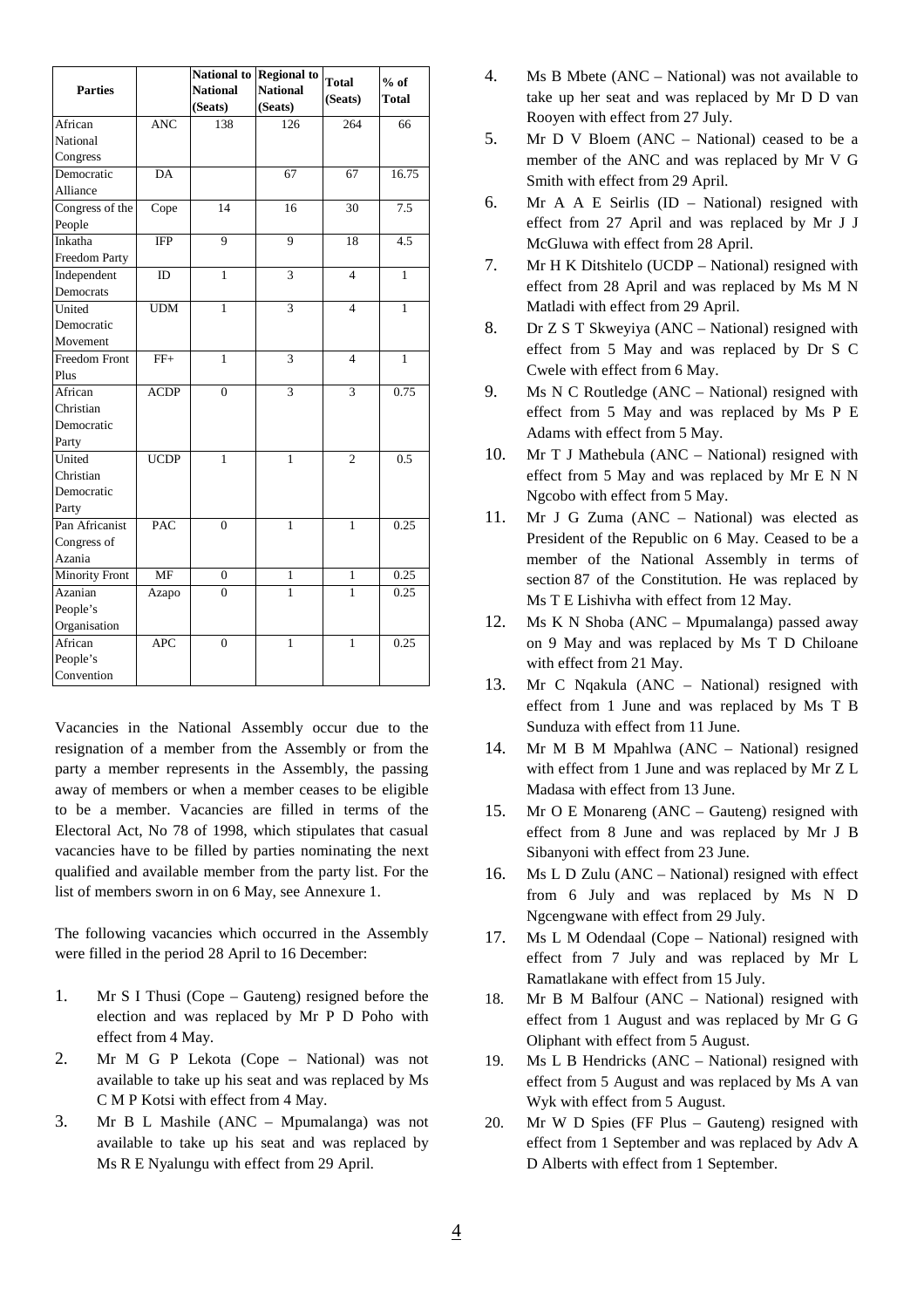- 21. Mr F T Masango (ANC Gauteng) passed away on 18 September and was replaced by Mr A D Mokoena with effect from 26 November.
- 22. Dr Z P Jordan (ANC National) resigned with effect from 21 October and was replaced by Mr A M Maziya with effect from 26 November.
- 23. Mr J Schmidt (DA Free State) passed away on 23 November and was replaced by Mr D C Ross with effect from 1 December.

Mr R Coetzee (DA – Western Cape) resigned with effect from 30 June and Dr M E Tshabalala-Msimang (ANC – National) passed away on 16 December. These vacancies had not been filled by 31 December.

# **PROCEDURAL AND RELATED ISSUES**

#### **[6] SELECTED RULINGS**

#### • **Ruling on point of order regarding re-adoption of Assembly rules**

During the Assembly's first ordinary sitting on 10 June, a member of the IFP rose on a point of order contending that it was a constitutional requirement for the National Assembly to readopt its rules and orders, with or without amendments, at the start of each new Parliament before it could proceed to conduct its business. The member had been making this point in various forums and on various occasions in Parliament before the sitting.

In response to the member's point of order on the same day, the Speaker ruled as follows:

The standing rules are not safeguarded by any special procedure against amendment, repeal or suspension, whether explicitly or by any order contrary to their purport. Each House has full authority over its proceedings, except in so far as such procedure is prescribed by statute. There is, however, no specific constitutional requirement that enjoins the House to readopt its rules and orders at the start of each new Parliament. Rules which the House or its predecessor adopted bind it, subject to its own power to suspend, amend, replace or repeal them.

In other words, the existence of a new Parliament does not invalidate the decisions and resolutions of previous Parliaments. They remain valid until such time as they are amended or rescinded by a new Parliament. The same argument applies to the Rules of the Assembly. They were adopted by the House and remain valid until amended or adjusted by a new decision of the House.

Also, should the House be required to readopt its rules at the first sitting of each new Parliament, newly elected members who are not familiar with the complexity and details of the rules will be at a definite disadvantage. It would, of course, amount to best practice if proposed rule amendments are first properly discussed, debated and considered by the Rules Committee, a forum in which all parties are represented.

A ruling having been made, the matter was not raised further.

#### • **Ruling on point of order regarding comments by Minister**

During a debate on the budget vote of the Presidency on 24 June, the Minister of Higher Education made certain remarks to which a member of Cope objected. The Minister, among other things, said:

There is one plea I would like to make, maybe not to you, hon Mfundisi, Dandala, directly, maybe to the gentleman sitting next to you. Frankly, I think Cope must stop lecturing us on democracy. You have not gone through a single democratic process since your convention. You are sitting here in this Parliament on a list that was concocted at Emperor's Palace behind people's backs.

The member, to whom the Minister's remarks were directed, rose on a point of order. Mr K O Bapela, who presided at the time, ruled that the remarks were of a general nature and made with reference to a party. The member requested the presiding officer to look at the Hansard, whereupon the presiding officer undertook to look at the Hansard and return to the House with a considered ruling.

In the plenary of 2 July, Mr Bapela delivered the following ruling:

. . . The remarks by the Minister were an expression of a political point of view and a matter of debate and therefore not out of order.

While I still maintain my previous ruling on this matter, I would like to remind members that it is the duty of the chair to determine whether words used are offensive or disorderly. The chair's judgment depends on the nature of the word and the context it is used in. It would, for instance, not be in order to use offensive or unbecoming words against a political party with the intention of reflecting upon members of the House.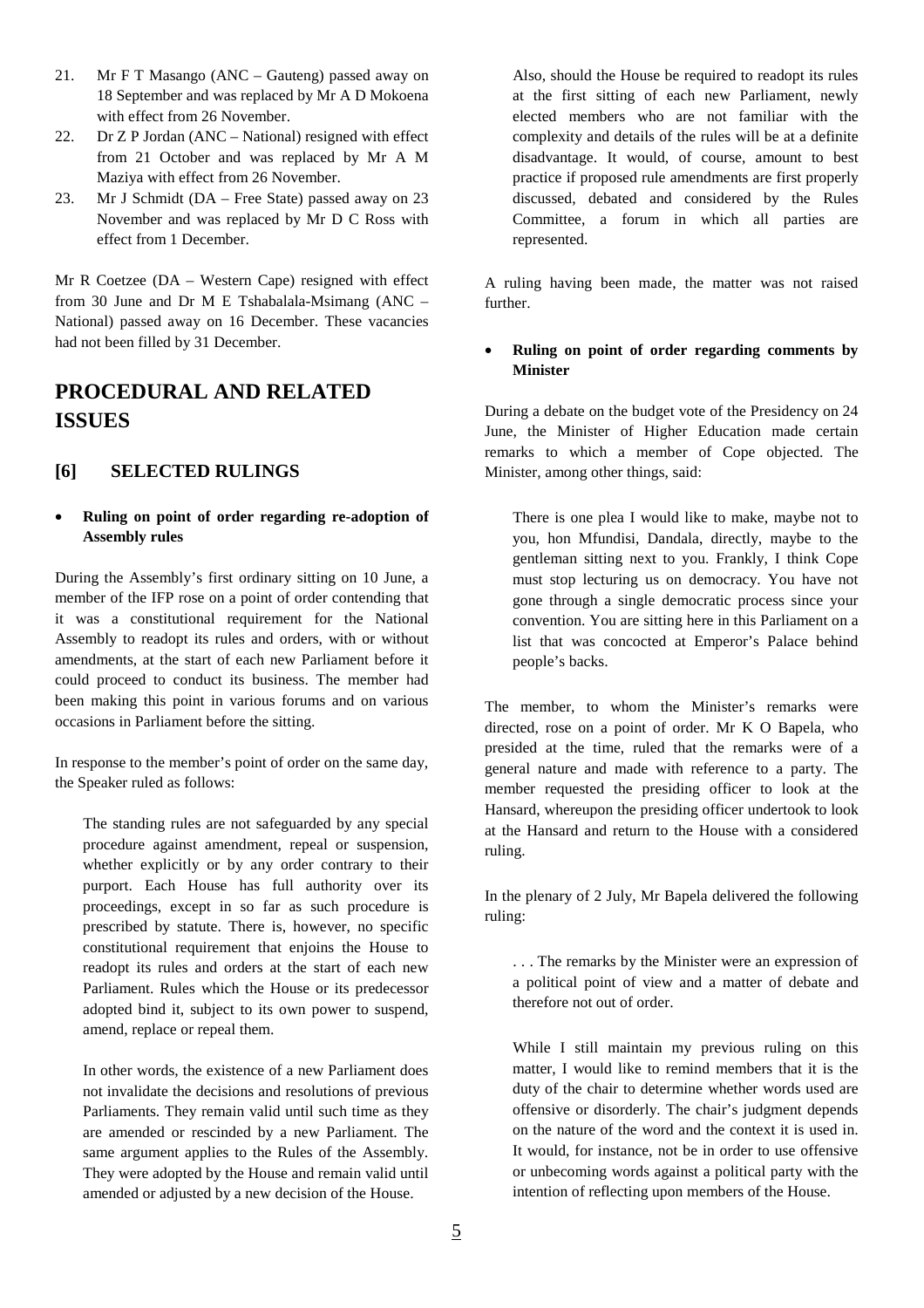A ruling having been made, the matter was not raised further.

## **[7] CONDOLENCE MOTION FOR EX-MEMBER – MEMBERS STANDING**

Prof Dirk du Toit, a member of the African National Congress, who served as a member of the National Assembly from 1994 to the end of the third Parliament in 2009, passed away on Monday, 1 June. At the end of the third Parliament he was Deputy Minister of Agriculture and Land Affairs.

A condolence motion was moved in the House by the Chief Whip of the Majority Party on 10 June. It is customary for the House to stand for a moment of silence when adopting a motion of condolence for a sitting member. Ex-members are not normally afforded this. However, the Speaker decided that the House would stand on this occasion and other similar occasions.

#### **[8] INQUIRY INTO SABC BOARD BY COMMITTEE**

The South African Broadcasting Corporation (SABC) Board was scheduled to appear before the Portfolio Committee on Communications on 18 June to present its strategic plan and budget for 2009-2010. However, on 17 June, the chairperson of the committee convened a special meeting to consider a number of issues that had appeared in media reports in regard to the resignation of the majority of the Board's members, including its chairperson and deputy chairperson which rendered it dysfunctional, the SABC's cash flow crisis, the salary disputes between the SABC and labour unions, the protests by independent producers relating to the non-payment of fees due to them, the recent court ruling regarding the suspension of the Group CEO and the perceived breakdown in effective corporate governance at the SABC.

On the basis of its deliberations on 17 June, the committee agreed to conduct an urgent inquiry into the SABC Board in terms of section 15A(1)(b) of the Broadcasting Act, No 4 of 1999, read with Assembly Rule 201(1)(c). This section of the Act provides that the National Assembly may, after due inquiry and by the adoption of a resolution, recommend the dissolution of the Board if it fails in any way to discharge its fiduciary duties or adhere to the Charter of the SABC or carry out its duties in accordance with section 13(11) of the Act.

The inquiry into the Board commenced on 18 June and continued on 23 and 24 June. In its interaction with the Board, the committee noted that eight members of the Board had resigned and it therefore inquired into the legal status of the Board given its membership at the time, since the Board was no longer able to form a quorum of nine members. After hearing submissions from the Board, the committee recommended to the Assembly that the appointing authority (the President) dissolve the Board. On 1 July, the Assembly adopted the report of the committee and instructed the committee to commence the process of recommending five persons for appointment to an interim Board as envisaged in section 15A(3)(a) of the Act once the Board had been dissolved. The committee was also tasked by the Assembly to recommend a chairperson and a deputy chairperson of the interim Board from among the five persons.

On 3 July, the committee reported to the Assembly that it recommended the following five persons for appointment to the interim Board of the SABC, namely Ms I Charnley (chairperson), Dr P F Mtimkulu (deputy chairperson), Ms L Lloyd, Mr L K Sedibe and Ms S Vos. The DA, Cope and the ID expressed dissenting views on the report in the committee. On 7 July, the Assembly endorsed the recommendations of the committee in regard to the composition of an interim Board.

The Minister of Communications, in a letter dated 7 July, requested the Assembly to advise the President in respect of 12 candidates for appointment as non-executive members of the SABC's permanent Board in accordance with the relevant provisions of the Act. On 17 September, the committee reported to the Assembly that it recommended the following candidates for appointment: Mr C S Gina, Mr D K Golding, Ms P M Green, Mr P J Harris, Ms B J M Masekela, Mr M A Mello, Mr N C Motsepe, Dr B S Ngubane, Mr D C Niddrie, Ms C F O'Neil, Ms F L Sekha and Ms S C Vos (*ATC, 17 September, pp878-879*). On 15 October, the Assembly agreed that the 12 candidates mentioned above should be recommended for appointment as non-executive members to the SABC Board *(Minutes, 15 October, p1064)*.

#### **[9] JOINT SITTINGS**

#### • **Second Joint Sitting on State of the Nation Address in 2009**

The Speaker was informed in a letter from President J G Zuma dated 21 May that he had called a Joint Sitting on 3 June to deliver his state of the nation address to the newlyconstituted fourth Parliament.

This was the second address on the state of the nation for the year since the first address was delivered to the last session of the third Parliament on 6 February by Mr K P Motlanthe who was President at the time.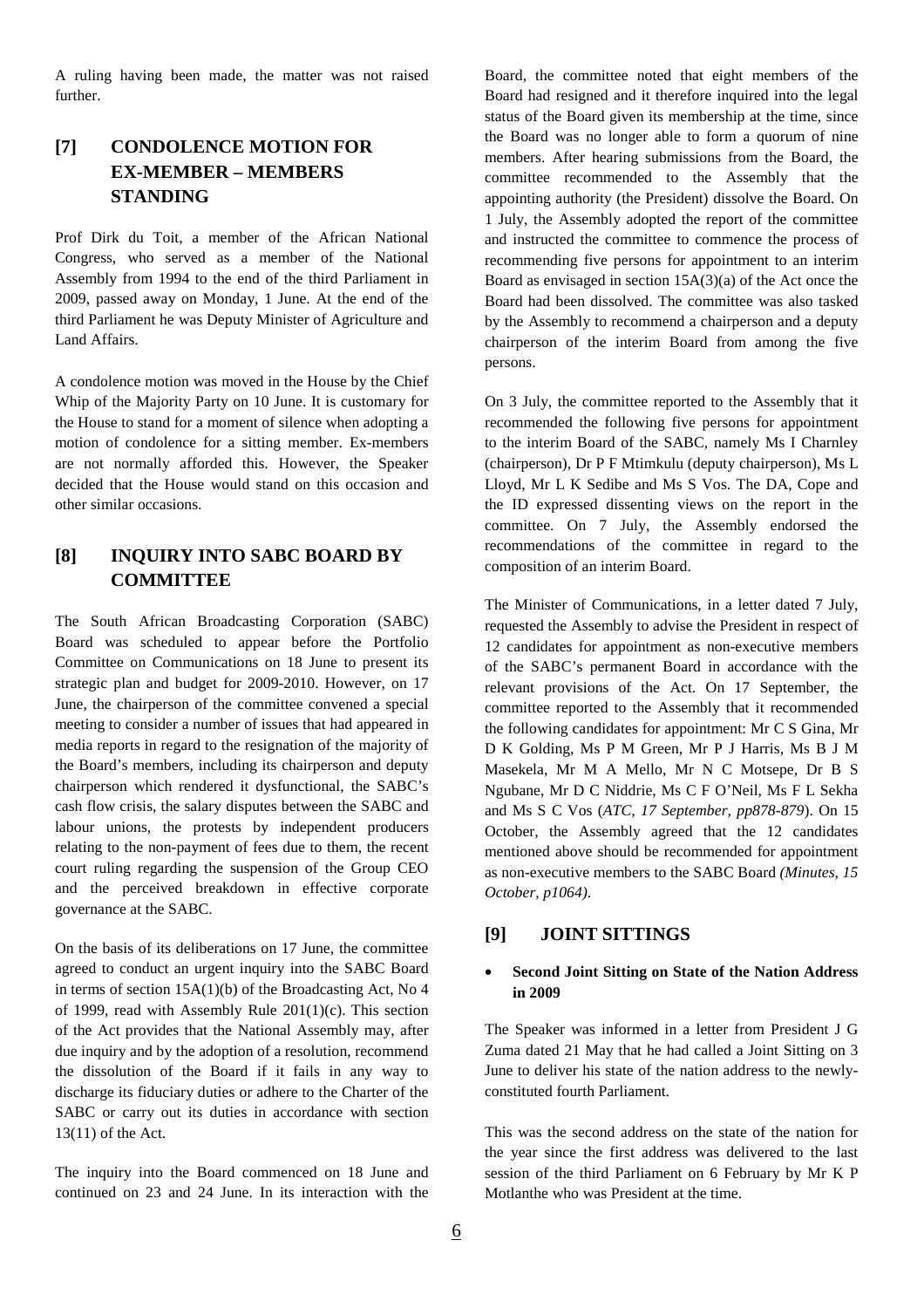#### • **Joint Sitting in celebration of Mandela Day**

The National Assembly Programme Committee agreed on 2 July to schedule a debate in celebration of Mandela Day. The proposal was made following an announcement by the President that 18 July be celebrated as Mandela Day.

On 7 July, the Speaker of the National Assembly and the Chairperson of the National Council of Provinces, in terms of Joint Rule 7(2), called a Joint Sitting of the Houses of Parliament for 8 July to conduct a debate in celebration of Mandela Day (*ATC, 7 July, p394*). The debate which was scheduled for 67 minutes focused on, among other things, the roles played by former President Mandela during the 67 years of his life that he gave to building a better South Africa and a better world.

#### • **Debate on National Women's Day**

On 20 August, the National Assembly Programme Committee agreed to schedule a debate on National Women's Day. On 25 August, the Speaker of the National Assembly and the Chairperson of the National Council of Provinces, in terms of Joint Rule 7(2), called a Joint Sitting of the Houses of Parliament for 27 August for a debate on National Women's Day (*ATC, 25 August, p589*). The debate had as its theme "Together empowering women for gender development and equality" and commemorated the heroic struggle of women in the 1950s and drew attention to the struggles currently faced by women.

#### • **Debate on preparations for the 2010 FIFA World Cup**

The National Assembly Programme Committee agreed on 29 October to schedule a debate on preparations for the 2010 FIFA World Cup.

On 4 November, the Speaker of the National Assembly and the Acting Chairperson of the National Council of Provinces, in terms of Joint Rule 7(2), called a Joint Sitting of the Houses of Parliament for 10 November to debate the preparations for the 2010 FIFA World Cup (*ATC, 4 November, p 1467*). The debate focused, among others, on the state of readiness of the stadiums and associated infrastructure throughout the country, as well as the legacy that would be left behind for the benefit of future generations.

#### • **Farewell to outgoing Chief Justice and welcoming of incoming Chief Justice**

On 26 October, the Speaker of the National Assembly and the Chairperson of the NCOP received a message from the President of the Republic requesting that a Joint Sitting of the National Assembly and the National Council of Provinces be convened on 11 November to bid farewell to the outgoing Chief Justice Pius Langa and to welcome the incoming Chief Justice Sandile Ngcobo. The Joint Sitting was convened in terms of section 42(5) of the Constitution, read with Joint Rule 7(1)(b) of the Joint Rules of Parliament.

On 29 October, a motion was moved in the House to invite retired Chief Justice Langa and the new Chief Justice Ngcobo to attend and participate in the Joint Sitting.

In addition to the President and members, the outgoing Chief Justice and the incoming Chief Justice also addressed the Joint Sitting. In this instance, all three arms of government were represented at the Joint Sitting.

#### **[10] REVIVAL OF LAPSED BILLS**

On 7 July, the Assembly resolved that the following bills, which were on the Order Paper and that lapsed at the end of the third Parliament, be revived and resume their consideration from the stage reached in the third Parliament before lapsing:

- (a) *Traditional Courts Bill* [B15 2008] (National Assembly – sec  $75$ ); and
- (b) *Criminal Law (Forensic Procedures) Amendment Bill*  $[B2 - 2009]$  (National Assembly – sec 76(1)).

On the same day, the Assembly concurred with the National Council of Provinces in respect of the revival of the *National House of Traditional Leaders Bill* [B56B – 2008] (National Assembly – sec 76(1)) and the *Traditional Leadership and Governance Framework Amendment Bill*  $[B57B - 2008]$  (National Assembly – sec 76(1)).

## **[11] EXTENSION OF DEADLINE FOR SUBMISSION OF WRITTEN REPRESENTATIONS TO CONSTITUTIONAL REVIEW COMMITTEE**

Joint Rule 102(a) states that the Constitutional Review Committee must annually "before the first day of May, by notice in the public media, invite the public to submit to the committee, within 30 days, written representations on any constitutional matter". Joint Rule 102(c) goes on to state that the committee must consider these matters at the start of the third term of a year.

On 20 August, the National Assembly, by resolution, condoned the revised timeframes adopted by the committee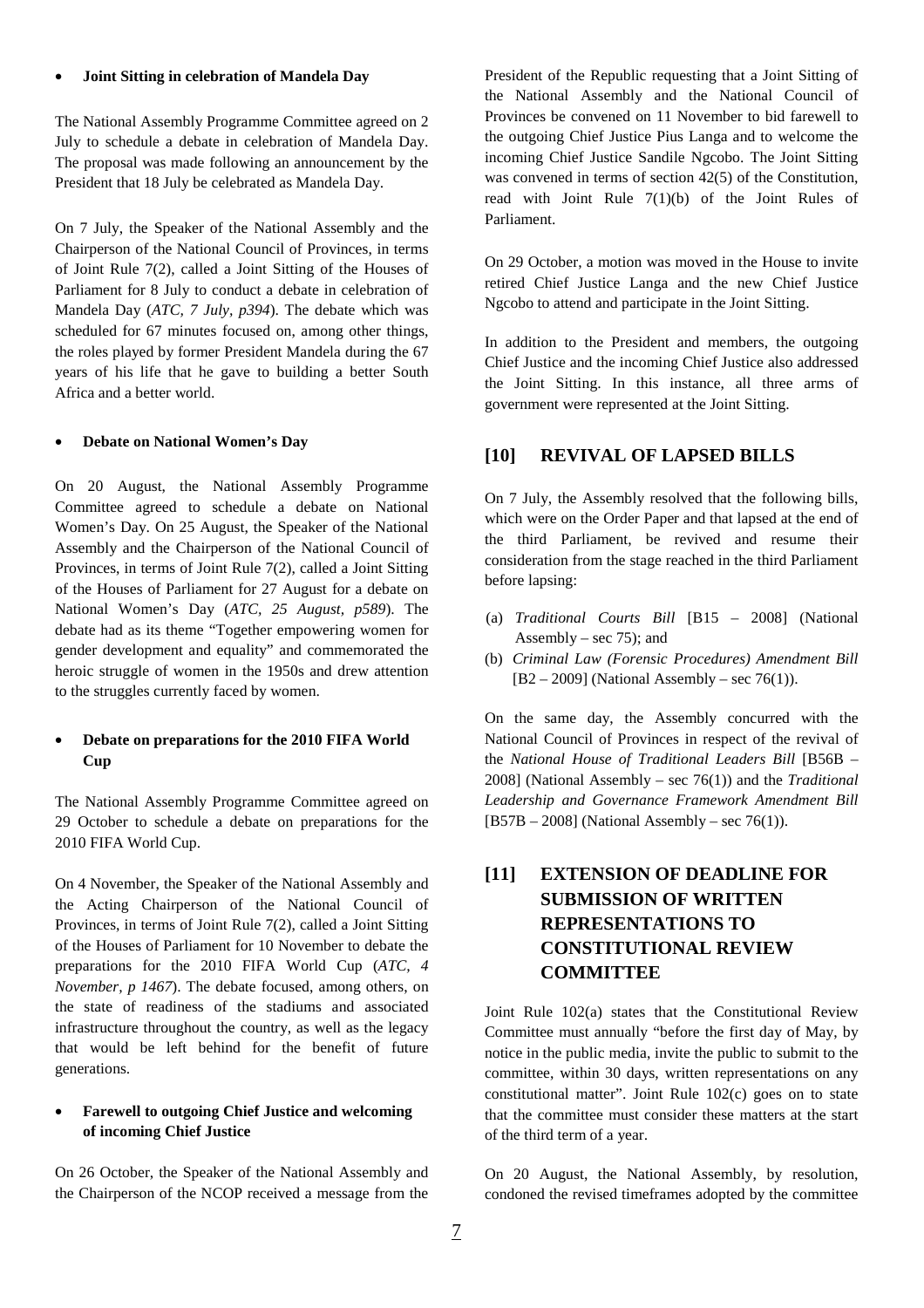for the public to make submissions for 2009, namely 19 July to 19 August. The adjustment of dates was required because 2009 was an election year. The Assembly further resolved that the committee should consider these submissions as soon as possible after the closing date.

## **[12] DETERMINATION OF PARTY RESPONSES TO EXECUTIVE STATEMENTS**

According to Assembly Rule 106, members of the Executive may make a factual or policy statement on a matter that the Assembly should be informed of and members of each political party represented in the Assembly have no more than three minutes each to reply to the statement.

According to practice, the Assembly may suspend its Rules when necessary but only by House resolution. On 20 August, the Chief Whip of the Majority Party moved a motion to change the times allocated to each party to reply to Ministers' statements. Consequently, the time for parties to respond to executive statements for the remainder of the fourth Parliament was determined as follows: ANC: 9 minutes; DA: 4 minutes; Cope: 2 minutes; IFP: 1 minute; and all other parties 1 minute each.

#### **[13] SEATING ARRANGEMENTS IN CHAMBER**

The seating arrangements in the National Assembly are negotiated and settled among the parties at the Chief Whips' Forum. After an election, party whips attempt to reach consensus on the seating arrangements in the Chamber. Seating arrangements are done in accordance with the size of parties represented in the Assembly. Should there be disagreement among parties in respect of the seating arrangements, the matter is normally referred to the Chief Whips' Forum for resolution. Parties almost always reach consensus on this matter.

At the beginning of the fourth Parliament, the smaller opposition parties were unhappy with the decision reached in regard to seating. The issue in contention was the placement of the leaders of the 9 smaller parties in the seating arrangement. The smaller parties wanted their party leaders to be allocated seats in the front rows or as close as possible thereto. On 25 August, the whips met at a special meeting of the Chief Whips' Forum to address, among others, seating arrangements in the House. The meeting however could not arrive at a decision that was satisfactory to the smaller parties.

It was agreed that the matter should be referred to the Speaker for consideration. By 31 December, the matter was not resolved.

### **[14] GUIDELINES ON FIRST READING DEBATE ON BILLS**

On 12 September 2006, the House adopted a motion to implement the provisions in Rule 246(1) for First Reading debates in accordance with certain guidelines for a trial period (see *Item 20, Issue 12 and Item 9, Issue 13)*. The first trial period was until the end of the 2006 annual session while the second was until the end of the second term of 2007. Shortly after the start of the fourth Parliament, on 1 September, the House agreed to implement the provisions of the rules in relation to First Reading debates. It also reaffirmed the guidelines that had been agreed to in the third Parliament. The House further referred the guidelines to the National Assembly Rules Committee with a view to adjusting the rules, if necessary *(Minutes, 1 September, p662)*. By 31 December, the rules had not been adjusted.

## **[15] NEW PARTY SEQUENCE FOR ORAL QUESTIONS AND MEMBERS' STATEMENTS**

In terms of Assembly Rule 109, oral questions must appear on the Question Paper in the sequence as determined, from time to time, by the Chief Whips' Forum. On 16 September, the Chief Whips' Forum agreed to a new party sequence for oral questions and members' statements as follows: ANC, DA, Cope, ANC, IFP, Smaller Parties Group 1, ANC, Smaller Parties Group 2, IFP, ANC, DA, Cope, ANC, DA, and ANC. The smaller parties consist of Group 1: ID, UDM and FF Plus; and Group 2: ACDP, UCDP, PAC, MF, Azapo, and APC.

### **[16] PROCESSING OF GREEN PAPER ON NATIONAL STRATEGIC PLANNING**

The *Green Paper on National Strategic Planning* was tabled on 4 September by the Minister in the Presidency (Mr T A Manuel). The Green Paper was meant to set out an institutional framework for policy guidelines for the operation of the Ministry of National Planning, a new ministry in the Presidency. Parliament is not required to approve or disapprove a Green Paper. However, the Minister had specifically asked for Parliament's input on the Green Paper.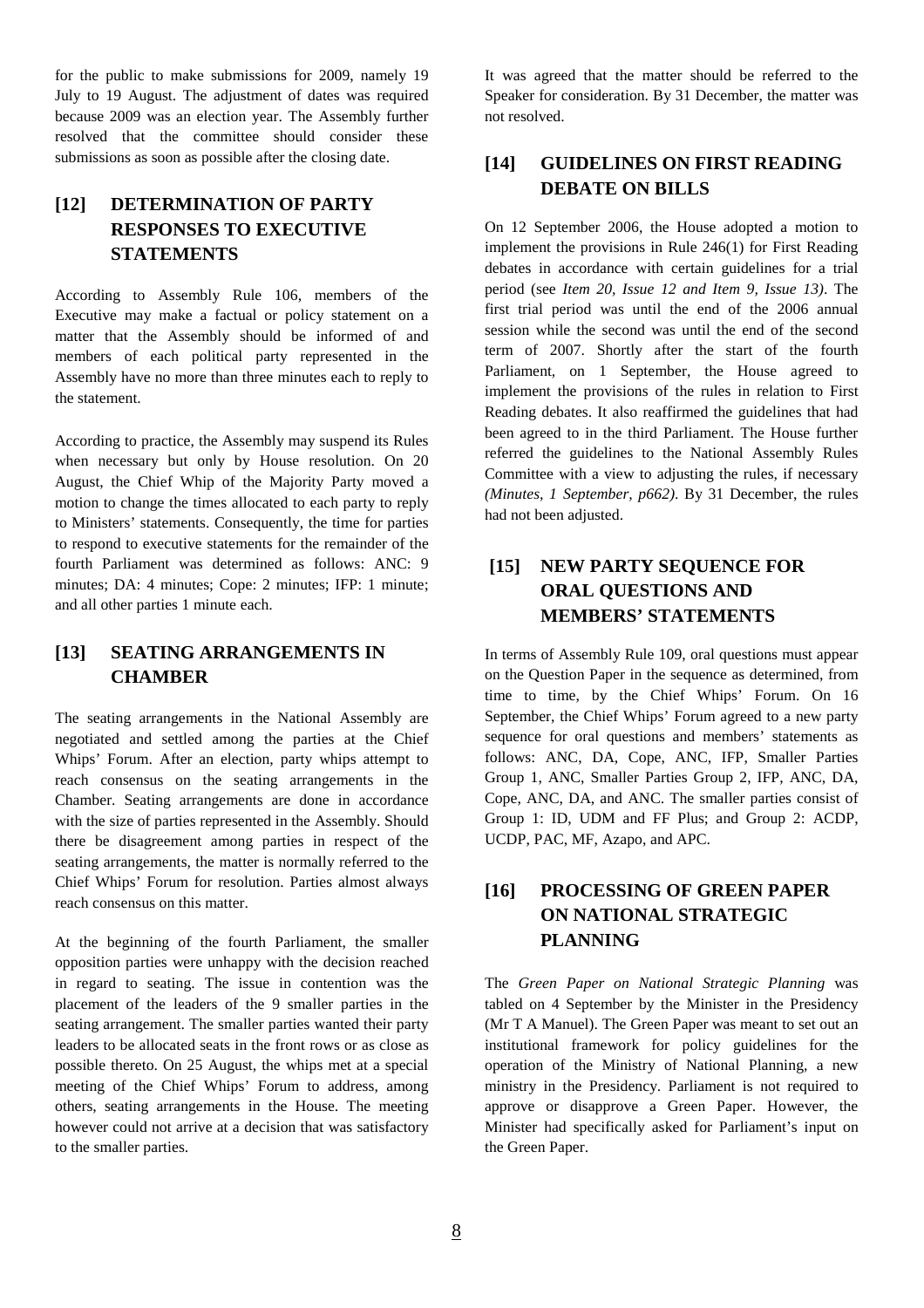On 8 September, the Chief Whip of the Majority Party moved for the establishment of an ad hoc committee to consider and report on the Green Paper by 17 September*.*  On 20 October, the House resolved to extend the deadline by which the ad hoc committee had to report on the Green Paper to 29 October. This deadline was further extended on 28 October to 10 November. The ad hoc committee reported on the Green Paper on 12 November, and the House noted the report.

### **[17] SIX-WEEK CYCLE FOR MOTIONS ON ORDER PAPER**

In Issue 10, Item 30, it was reported that the Chief Whips' Forum of the third Parliament had agreed at a workshop held on 6 August 2004 that notices of motion published on the Order Paper but not programmed for debate within six working weeks, would lapse. The agreement was implemented with effect from 25 August 2004 and would be reviewed at the beginning of 2005.

On 9 September, the Chief Whips' Forum of the fourth Parliament agreed to a proposal on the re-introduction of the six-week cycle. After six weeks, the party concerned would indicate whether it still wanted the motion to be debated, whereupon it could be placed back on the Order Paper. On 14 October, it was further agreed that the relevance of the motion and time span were important criteria for the scheduling of motions for debate. On 29 October, the National Assembly Programme Committee endorsed the principle that all motions appearing on the Order Paper but not yet programmed after six working weeks would lapse.

### **[18] MEMBER SPEAKING TWICE IN DEBATE**

During a debate on a budget vote, a member of the DA was scheduled to speak twice and the Chair allowed the member to speak. The participation in debates by members is regulated by way of a speakers' list which is compiled in terms of the rules. While the rules are silent on the matter it is unusual for one member, except a Minister, to have more than one opportunity to participate in a debate. The only exception is when a member is the sponsor of a motion that is before the House for consideration. The matter was subsequently discussed in the Chief Whips' Forum on 1 July, where it was agreed that each speaker should generally have only one opportunity to speak, except when a Minister opens and closes the debate and when a member sponsors a motion.

## **[19] ADOPTION OF REPORT OF POA ON PROPOSED POLICIES ON PARLIAMENTARY BUDGET AND TRAVEL**

The Report of the Parliamentary Oversight Authority (POA) on the Proposed Policies on Parliament's Budget and Travel was considered by the National Assembly on 20 October (*ATC, 13 October, pp1016-1022*). Prior to this, a letter was received from the IFP expressing dissatisfaction with the composition of delegations as contained in the appendix to the report. The report and appendix could not be separated as reference was made to the appendix in parts of the report. Consequently, a motion was moved in the Assembly to adopt the report, including the appendix, and to refer the matter of the composition of delegations back to the POA for further consideration. The effect of this was that delegations would be composed in terms of the interim agreed composition as published in the ATC, but that political parties would be afforded an opportunity to take the matter further with the POA.

## **[20] NEW RULES FOR ESTABLISH-MENT OF PARLIAMENTARY GROUP ON INTERNATIONAL RELATIONS (PGIR)**

In Issue 12, Item 6, it was reported that a PGIR would be established to accommodate Parliament's expanding role in international relations. On 14 October, the JRC considered the draft report of the PGIR, including proposed new rules for the establishment, functioning and substructures of the PGIR such as focus groups, friendship groups and strategic bilateral relations, and members representing Parliament.

The report of the JRC in regard to these rules was adopted by the NCOP on 5 November and by the Assembly on 10 November.

### **[21] RECOMMENDATIONS ON REMUNERATION OF PUBLIC OFFICE-BEARERS**

The Independent Commission for the Remuneration of Public Office-Bearers is enjoined by section 8(4) of the Independent Commission for the Remuneration of Public Office-Bearers Act, No 92 of 1997, to make annual recommendations in respect of the remuneration, benefits and allowances of public office-bearers such as the President, members of Parliament, judges and magistrates *(*see *Items 9 and 56 of Issue 11).*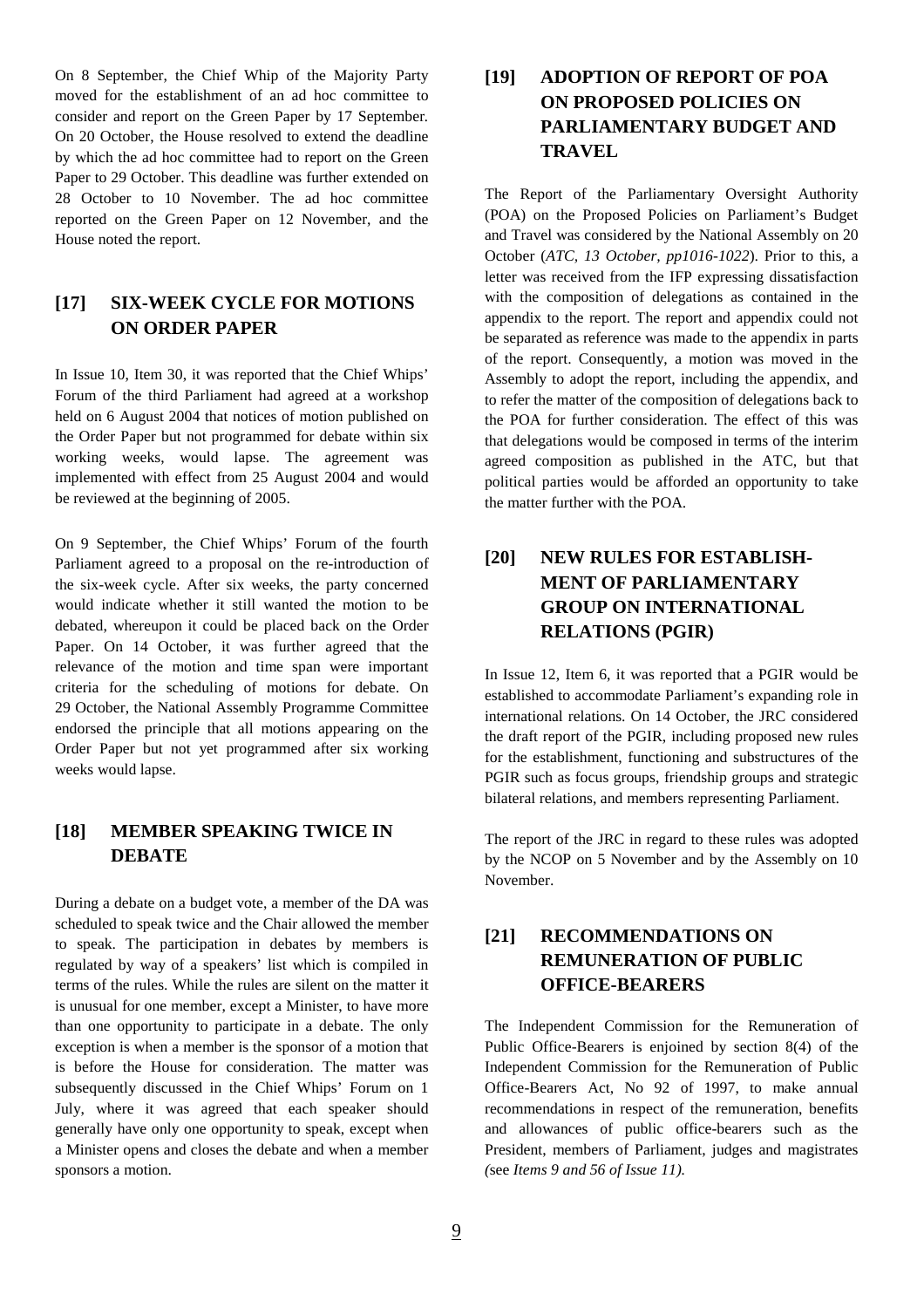The recommendations of the Commission for 2009 were submitted to Parliament on 11 November and were tabled on the same day. As Parliament was scheduled to rise the following day, the recommendations were not referred to the relevant committee as the committee would not have had sufficient time to process the Commission's recommendations.

On the motion of the Chief Whip of the Majority Party, the Assembly approved the Commission's recommendations in respect of the remuneration of the President, judges and magistrates on 12 November.

Before being considered by the House, the salaries of judges and magistrates are determined by the President after taking into consideration the recommendations of the Commission *(*see *Item 56, Issue 11).* 

The draft notice and schedule relating to the salaries of judges and magistrates were received from the President on 12 November. These remuneration packages were backdated to 1 April.

## **[22] EXTENSION OF PERIOD FOR DISCLOSURE OF REGISTRABLE INTERESTS BY MEMBERS OF PARLIAMENT**

The Code of Conduct for Assembly and Permanent Council Members imposes an obligation on members to disclose to the Registrar the particulars of their registrable interests. The Code requires the first disclosure to be made within 30 days of the opening of Parliament after an election. Thus, by 18 June, members should have declared their registrable interests.

Joint Rule 3 gives the Assembly and the Council the authority, by resolution of each House, to dispose with or suspend a provision of the Joint Rules for a specific period or purpose.

On 26 May, the National Assembly, by resolution and subject to the concurrence of the Council, resolved to extend the period for the disclosure of registrable interests to 26 June.

## **LEGISLATION AND COMMITTEES**

## **[23] ESTABLISHMENT AND COMPOSITION OF PORTFOLIO AND OTHER COMMITTEES**

Portfolio committees are established by the Speaker with the concurrence of the National Assembly Rules Committee. At the beginning of the term of the fourth Parliament, various committees were established in terms of the Assembly rules.

The Rules Committee met for the first time on 22 May, where it agreed to establish the following committees:

- 30 portfolio committees that would mirror government departments in terms of Rule 199; The membership of these committees was determined as follows: ANC 8; DA 2; Cope 1; IFP 1; and, other parties 2;
- the Standing Committee on Finance and the Standing Committee on Appropriations in terms of the Money Bills Amendment Procedure and Related Matters Act, No 9 of 2009, with the same composition as portfolio committees;
- the Powers and Privileges Committee in terms of Rule 192 with the same composition as portfolio committees;
- the Committee on Private Members' Legislative Proposals and Special Petitions in terms of Rule 210 with the same composition as portfolio committees;
- the Committee on Public Accounts in terms of Rule 205 with the same composition as portfolio committees; and
- the Committee on the Auditor-General in terms of Rule 208B with the same composition as portfolio committees.

There were 26 portfolio committees in the third Parliament, each consisting of 17 members composed as follows: ANC 10; DA 2; IFP 1; and other parties 4 (see *Item 37, Issue 10).* 

## **[24] CHANGE IN COMPOSITION OF SUBCOMMITTEE ON REVIEW OF THE NATIONAL ASSEMBLY RULES AND APPOINTMENT OF MEMBERS AND CHAIRPERSON**

The Subcommittee on Review of the National Assembly Rules is the only subcommittee of the Rules Committee that was established in the third Parliament. The subcommittee is tasked with making recommendations to its parent committee on proceedings, procedures, rules, orders and practices of the Assembly and on the development, formulation or adoption of policy in regard to the aforementioned.

The members of the subcommittee also serve in the Assembly component of the Joint Subcommittee on Review of the Joint Rules and the chairperson of the Assembly subcommittee is the co-chairperson of that joint subcommittee.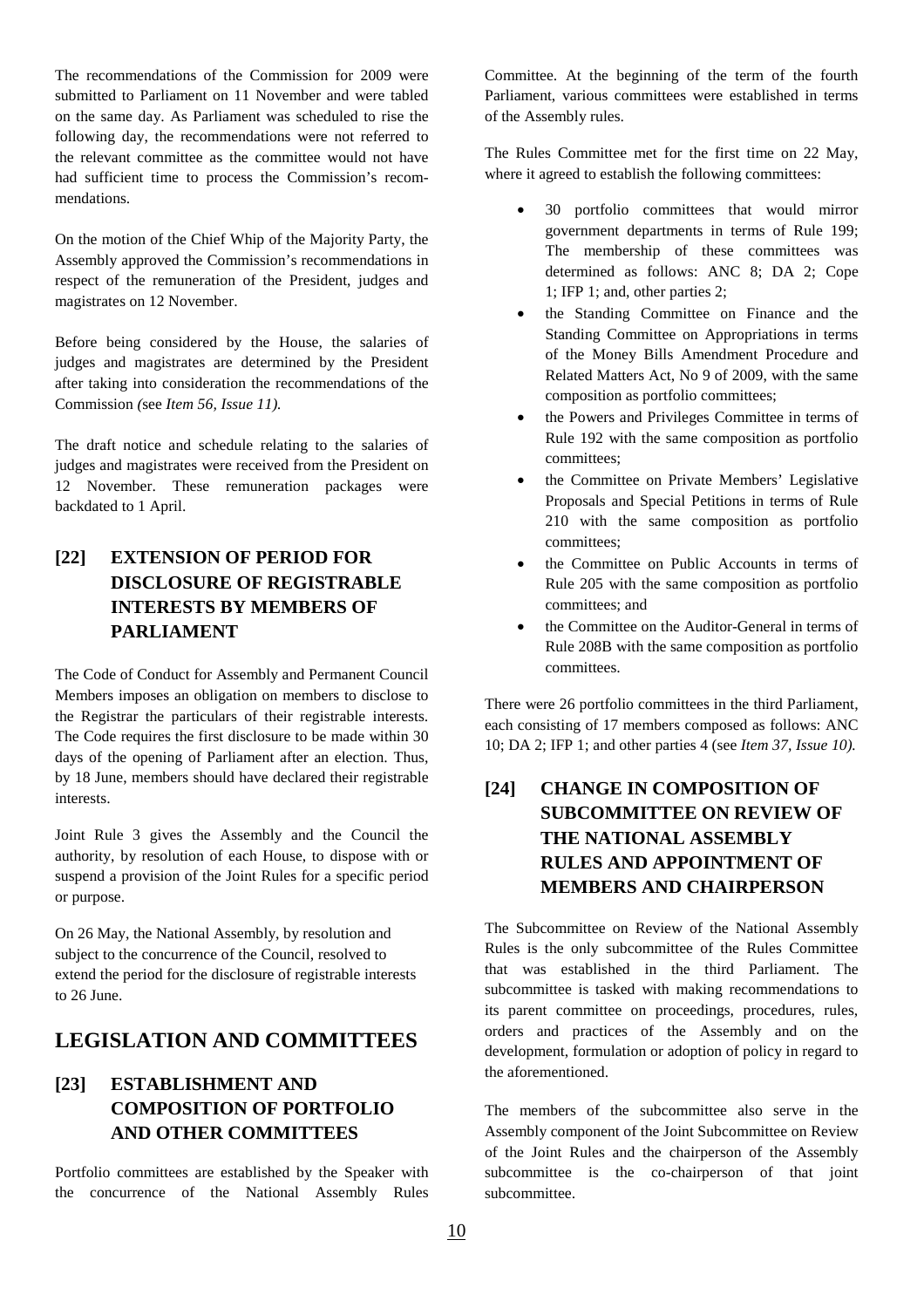The Assembly Rules determine that the Subcommittee on Review of the National Assembly Rules must consist of eight members, as follows: three from the majority party, one each from the three largest minority parties and two from the rest of the minority parties. Contrary to this provision, on 22 May, at the first meeting of the Rules Committee after the election, it was agreed that for the duration of the fourth Parliament, the membership of the subcommittee would be as follows: ANC 7; DA 2; Cope 1; IFP 1; and smaller parties 2.

The Rules Committee, in terms of Rule 173, then proceeded to appoint Adv T M Masutha as the chairperson of the subcommittee.

On 26 May, on the motion of the Chief Whip of the Majority Party, the House agreed to suspend Rule 176 which governs the composition of the subcommittee, thereby confirming the decision of the Rules Committee. The names of the members appointed to serve on the committee were published in the ATC on 22 September. The vacancy for a second member from the smaller parties still existed at 31 December.

## **[25] ESTABLISHMENT AND DISBANDMENT OF JOINT STRUCTURES**

The JRC of the fourth Parliament held its first meeting on 18 June to consider, amongst others, the establishment and disbandment of joint structures. The JRC agreed that as a general principle joint committees would have cochairpersons. This decision signalled a departure from the previous position where certain joint committees had a chairperson from the one House and a deputy chairperson from the other House. The affected committees were the Joint Subcommittee on the Funding of Represented Political Parties, the Constitutional Review Committee, the Joint Standing Committee on Defence and the Joint Committee on Ethics and Members' Interests.

At the meeting, it was also agreed that the composition and party breakdown of the Constitutional Review Committee in regard to the Assembly component should mirror the composition and party breakdown of portfolio committees as follows: ANC 8; DA 2; Cope 1; IFP 1; and other parties 2; and that the Council component be constituted as follows: ANC 6; DA 1; Cope 1 and IFP 1. The party breakdown of the Council component is subject to review. This decision meant that Joint Rule 98(1) would need to be amended to reduce the Assembly component from 45 to 14 members and the Council component from 24 to 9 members.

In respect of the Joint Committee on Ethics and Members' Interests, it was agreed that Joint Rule 122(1) be amended by reducing the Assembly component from 18 to 14 members. The Council component remained unchanged at 9 members. The JRC agreed to the deletion of Joint Rule 123(2) which provided for the non-remuneration of the chairperson and deputy chairperson of the ethics committee.

The JRC agreed that Joint Rules 128 to 132 in respect of the Joint Monitoring Committee on Improvement of Quality of Life and Status of Women and Joint Rules 132A to 132E in regard to the Joint Monitoring Committee on Improvement of Quality of Life and Status of Children, Youth and Disabled Persons, be deleted as the Houses had decided to establish separate committees responsible for matters relating to women, children, youth and disabled persons. As a result of this decision, Joint Rules 137A to 137F in relation to the Multiparty Women's Caucus had to be amended accordingly to remove all references to the Joint Monitoring Committee on Improvement of Quality of Life and Status of Women.

In respect of the Joint Monitoring Committee on Reconstruction and Development, the JRC recommended that Joint Rules 133 to 137 be deleted since the committee had not been operationalised in the second and third Parliaments.

In respect of the oversight mechanism as contemplated in section 4 of the *Financial Management of Parliament Act*, No 10 of 2009, the JRC recommended that the drafting of rules governing the oversight mechanism of Parliament be referred to the Joint Subcommittee on Review of the Joint Rules for processing.

On 1 September and 29 October, the Assembly adopted the JRC's recommendations contained in its first report and supplementary report to the first report respectively. The first report and supplementary report were agreed to by the NCOP on 16 September and 21 October respectively.

## **[26] MEMBERSHIP AND CHAIRPERSON OF JOINT STANDING COMMITTEE ON INTELLIGENCE**

Section 2 of the *Intelligence Services Control Act*, No 40 of 1994, establishes the Joint Standing Committee on Intelligence (JSCI). The Act prescribes a formula to determine the number of representatives of political parties on the committee. Thus, in applying the formula to the fourth Parliament, the following parties qualified for membership: ANC 9; DA 2; Cope 1; IFP 1; ID 1; UDM 1 and FF Plus 1. The Act provides that if a party has been allocated more than eight seats, as was the case with the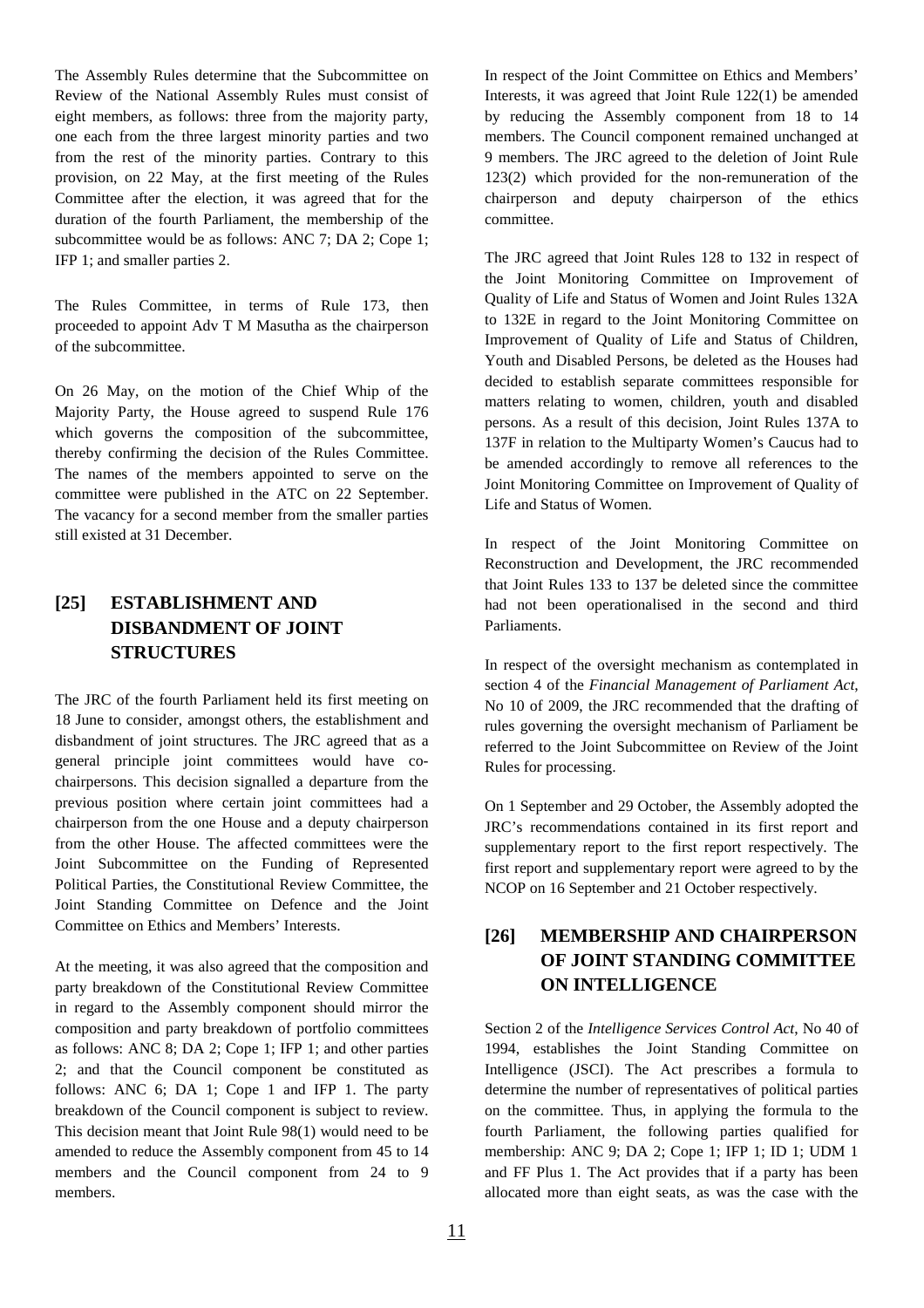ANC, and more than five parties are represented in Parliament, the five minority parties with the largest representation in Parliament are entitled to at least one member each on the committee.

There were three parties in the Assembly (ID, UDM and FF Plus) with the same number of seats, but the ID also had a member in the NCOP which qualified it for membership of the committee. Both the UDM and the FF Plus had four members each. If both these parties were to get representation on the JSCI, it would have brought the membership of the committee to 16, one more than provided for in the Act.

Legal advice was obtained and it was agreed that in applying legislation, the approach should be one of inclusiveness rather than exclusivity.

The Act further provides that nominated members must receive security clearance from the National Intelligence Agency before being appointed by the Speaker or the Chairperson of the NCOP, depending on the House from which the member is nominated. The Speaker or the Chairperson must act with the concurrence of the President who, in turn, must act with the concurrence of the leader of the political party concerned.

Two parties – the ID and FF Plus – declined to serve on the committee and on 7 August, the Speaker announced the appointment of 9 Assembly members (ANC 5; DA 1; Cope 1; IFP 1 and UDM 1) to the JSCI, and the Chairperson of the NCOP announced the appointment of 2 members (both ANC) from the NCOP to the committee, for a total of 11 members. The security clearance procedures for two prospective members (both ANC; one from the Assembly and one from the NCOP) were subject to delays, which meant the Speaker and the Chairperson of the NCOP could announce the appointment of these members to the JSCI only on 27 October, bringing the total membership to 13, as follows: ANC – 9;  $DA - 1$ ; Cope – 1; IFP – 1 and UDM – 1). The Act stipulates that the committee will be considered properly constituted even if total membership comes to less than 15 members, or in the event that a party or parties are unwilling to serve on the committee.

In addition, section 4 of the Act stipulates procedures for the appointment of the Chairperson of the JSCI. The Speaker and the Chairperson of the NCOP make the appointment, acting with the concurrence of the President, who may only act after having consulted the leaders of all the political parties represented on the committee. This process resulted in the announcement by the Speaker and the Chairperson of the NCOP on 7 August that Mr C V Burgess was appointed Chairperson of the JSCI with effect from 9 July.

## **[27] ESTABLISHMENT OF AD HOC COMMITTEE TO CONDUCT CO-ORDINATED OVERSIGHT ON SERVICE DELIVERY**

On 22 September, the Assembly passed a resolution establishing an ad hoc committee in terms of Rule 214 to conduct co-ordinated oversight on service delivery under the theme ``Working together to ensure the delivery of quality service to communities''. The Assembly further resolved that the committee would consist of a larger number of members from the Portfolio Committee on Cooperative Governance and Traditional Affairs and representatives from the following portfolio committees: Human Settlements, Energy, Social Development, Health, Water and Environmental Affairs, Basic Education, Transport and Rural Development and Land Reform. Parties were represented as follows: ANC 17; DA 5; Cope 3; IFP 2 and other parties 2.

The ad hoc committee was established to conduct coordinated visits in rural and urban areas to enquire about the service delivery challenges, especially in areas engulfed by protests. The visits would be followed by public hearings in Parliament to enquire further into the findings it made in those areas. In terms of the resolution the Assembly had to table a report with recommendations and a proposed implementation plan by no later than 13 November.

The deadline of 12 November by which the committee had to report, was extended to 26 February 2010 on a motion by the Chief Whip of the Majority Party.

# **MONEY BILLS AND BUDGETARY MATTERS**

## **[28] MONEY BILLS AMENDMENT PROCEDURE AND RELATED MATTERS ACT**

Section 77 of the Constitution stipulates that Parliament may only amend money bills in accordance with a legislative procedure established in terms of section 77(3). As the culmination of a long process that began in 1999, the President assented to and signed the *Money Bills Amendment Procedure and Related Matters Act*, No 9 of 2009, on 14 April. The Act sets out a number of principles, mechanisms and procedures for Parliament to enable it to amend the different types of money bills.

Primarily, the Act does not mirror the constitutional provisions pertaining to the adoption of legislation in accordance with the procedure set out in section 75 of the Constitution. Instead, the Act provides for additional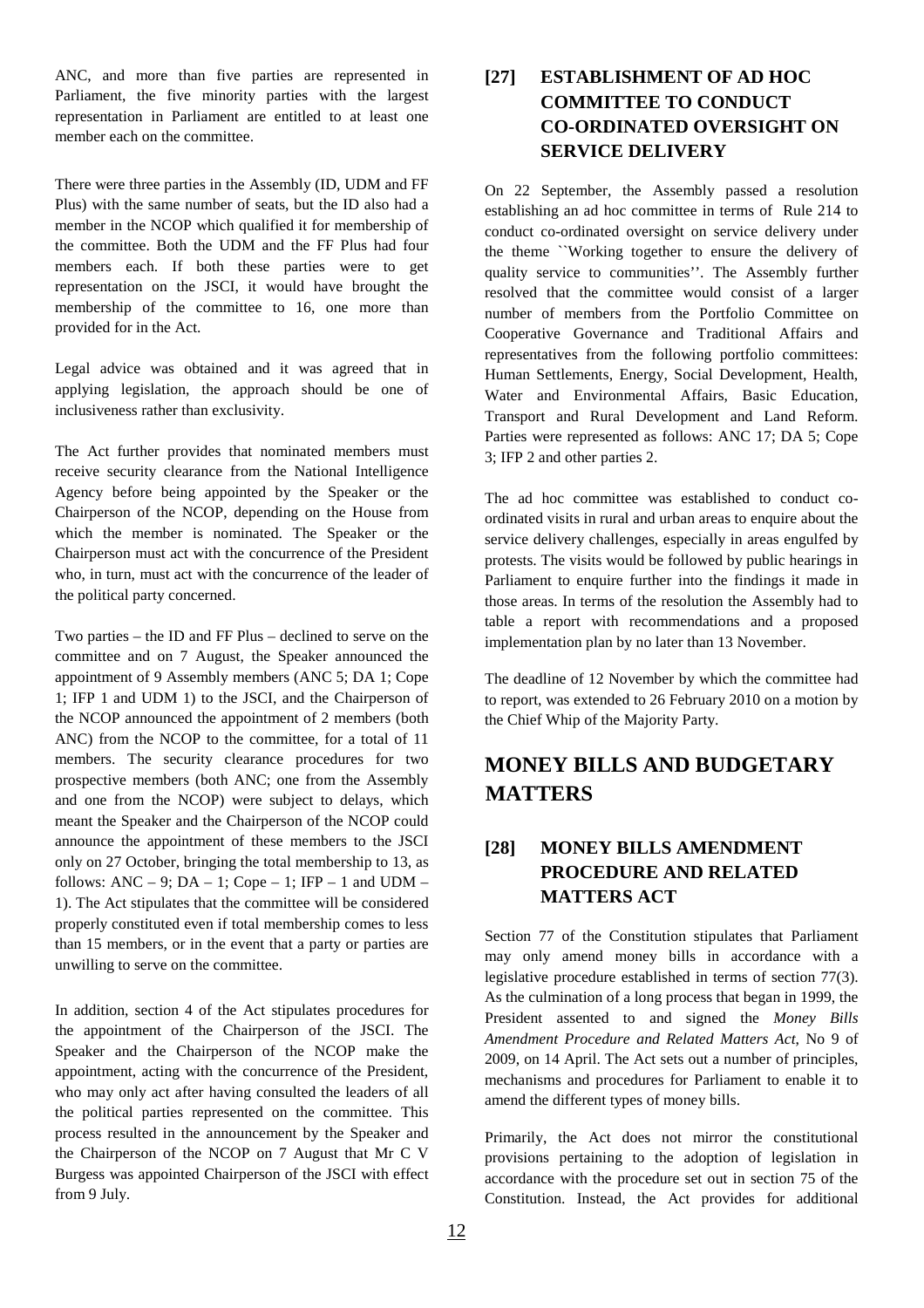procedures aimed at enforcing Parliament's oversight function. Importantly, these procedures are sequential.

#### **Parliamentary Committees**

Section 4 of the Act requires that each House establishes a committee on finance and a committee on appropriations. The finance committees are mandated to, among other things, consider and report on national macro-economic policy and amendments to the fiscal framework and revenue proposals. The committees on appropriations consider and report on government expenditure, amendments to the division of revenue and appropriation bills and the recommendations of the Financial and Fiscal Commission (FFC).

Section 5 requires the National Assembly, through its committees, to annually assess the performance of each national department. The relevant committees must annually submit budgetary review and recommendation reports (BRRR) within a prescribed period – after the adoption of the *Appropriation Bill* but before the adoption of a report on the Medium Term Budget Policy Statement (MTBPS). The annual assessment of departments provides the starting point of the procedure to amend money bills.

#### **The Medium Term Budget Policy Statement (MTBPS)**

Section 6 asserts that the Minister of Finance must table the MTBPS in Parliament three months prior to the introduction of the national budget – typically in October. The MTBPS must include details of government's economic policy including expenditure and proposed spending priorities for the next three years. The different parts of the MTBPS must then be referred to the different committees established in terms of section 4.

#### **The National Budget**

Section 7 provides for the introduction of the national budget, the *Appropriation Bill* and the *Division of Revenue Bill*. In addition to information required in terms of section 27 of the *Public Finance Management Act* (PFMA), the Minister of Finance must table a multi-year fiscal framework which includes key fiscal ratios, tax and revenue proposals and other specified details. Section 7 further states that the Minister must report on how the budget gives effect to relevant parliamentary resolutions.

#### **The Fiscal Framework and Division of Revenue Bill**

Section 8 provides for the consideration and adoption of the fiscal framework and revenue proposals. These documents must be referred to the finance committees which must hold joint hearings and report to the respective Houses within 16 days after the tabling of the national budget. Section

8(5) specifies that, when amending the fiscal framework. Parliament must consider a range of factors to ensure fiscal discipline. Subsequent amendments must be in accordance with the fiscal framework.

Section 9 establishes a procedure for the consideration and adoption of the *Division of Revenue Bill*. Parliament has 35 days after the adoption of the fiscal framework to pass the *Division of Revenue Bill*. Once introduced, the bill is referred to the respective committees on appropriations – first to the National Assembly and then to the National Council of Provinces – which must consult and report according to prescribed criteria. Any amendment to the bill must be consistent with the fiscal framework.

#### **The Appropriation Bill and Adjustments Budget**

Section 10 provides for the consideration and adoption of the *Appropriation Bill*. Following the adoption of the fiscal framework and *Division of Revenue Bill*, the *Appropriation Bill* must be referred to the respective committees on appropriations – first to the National Assembly and then to the National Council of Provinces. Other committees may, subject to certain procedures, advise a committee on appropriations. Any amendment to the bill must be consistent with the fiscal framework.

After the respective committees on appropriations have considered the bill and any proposed amendments, they must report to the Houses. Any such report must include specific details on each amendment including the reasons for such an amendment and the envisaged impact on service delivery. Parliament must approve, amend or reject the *Appropriation Bill* within four months after the start of the financial year to which the bill relates.

Section 12 establishes a procedure for the consideration and adoption of an adjustments budget. The committees on appropriations have 30 days to report to the Houses.

#### **Parliamentary Budget Office**

Section 15 establishes a Parliamentary Budget Office to support the implementation of the Act by undertaking independent research and analysis for committees, specifically the respective finance and appropriations committees. These committees must recommend a person, with the requisite skills and qualifications, for appointment as Director by resolution of both Houses.

The Act also refers to a number of matters for inclusion in the rules (of both the Assembly and Council), including consultation between the respective finance and appropriations committees and other committees, the submission and consideration of budgetary review and recommendation reports, the consideration and adoption of the MTBPS report, the consideration of the fiscal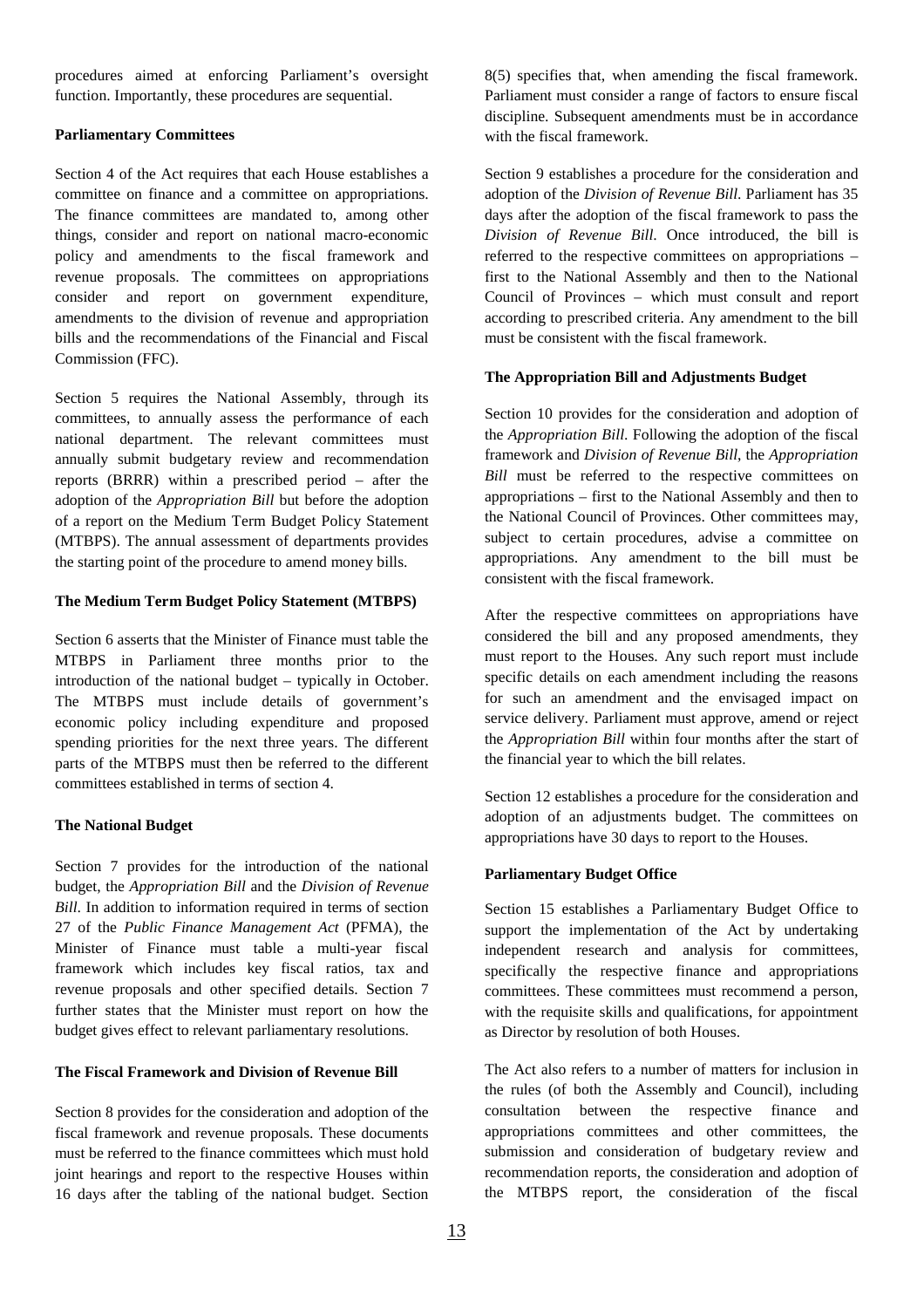framework and tax proposals and the tabling and adoption of the *Division of Revenue Bill* and the *Appropriation Bill*.

In August, the Speaker and the Chairperson of the NCOP established a Political Task Team with a mandate to develop a strategy for the implementation of the Act and report to the Presiding Officers who would, in turn, report to the appropriate parliamentary structures. This Task Team was led by House Chairpersons for Committees and included the chairpersons of the committees on finance and appropriations in both Houses, the chairpersons of the subcommittees on the review of rules and a programming whip from each House. The Secretary to Parliament also appointed a Technical Support Team, which was led by the Deputy Secretary to Parliament and consisted of representatives from the relevant divisions and sections within Parliament.

#### **[29] PROCESSING OF APPROPRIATION BILL**

The *Appropriation Bill*, containing the Schedule of Votes for each state department and Parliament, was tabled in the National Assembly on 11 February. In accordance with the Assembly rules, the bill was referred to the Portfolio Committee on Finance for consideration and report in preparation for the First Reading debate. After the First Reading debate was concluded, the Schedule of Votes was referred to the respective portfolio committees. As it was an election year, the Assembly did not have an opportunity to vote on the *Appropriation Bill* and the Schedule and, in accordance with Assembly Rule 316(2), the bill therefore lapsed at the end of the last sitting day of the third Parliament on 24 March.

On 26 May, the National Assembly of the fourth Parliament agreed to resume proceedings on the *Appropriation Bill* taking into account the provisions of the new *Money Bills Amendment Procedure and Related Matters Act*, No 9 of 2009. In accordance with the Act, the *Appropriation Bill* was referred to the newly established Standing Committee on Appropriations on 5 June. The Schedule of Votes was also referred to the portfolio committees. Extended Public Committees (EPCs) then took place after which the Standing Committee on Appropriations tabled its report on 3 July. The report noted that Parliament had not had sufficient opportunity and resources to consider amendments to the bill in 2009. The *Appropriation Bill* and the report of the Standing Committee on Appropriations were programmed for consideration by the House on 7 July. The report was adopted and the bill read a second time. The bill was then transmitted to the National Council of Provinces where it was passed on 8 July.

Between the date on which the *Appropriation Bill* lapsed and the date on which it was revived, the President announced a reconfigured Cabinet. The effect of the reconfiguration was that certain ministries were renamed and others divided into new ministries. To account for the reconfiguration and the new Cabinet structures, the Minister of Finance moved technical corrections to the bill by using the provisions of section 14 of the *Money Bills Amendment Procedure and Related Matters Act*. This section stipulates that "Notwithstanding any provision of this Act, a House or committee may consider an amendment to a money bill proposed by the Minister (of Finance) in order to make technical corrections to the bill."

The technical corrections were meant to create new votes in the bill without allocating funds to them. Funds were subsequently proposed for the new votes through the *Adjustments Appropriation Bill*. The amendment was formulated and put on the Order Paper for consideration by the Assembly on 7 July – the day on which the bill was programmed for decision. The bill was put to the House with the technical corrections.

### **[30] PROCESSING OF MEDIUM TERM BUDGET POLICY STATEMENT AND ADJUSTMENTS APPROPRIATION BILL**

The Medium Term Budget Policy Statement (MTBPS) and National Adjustments Budget were both tabled on 27 October. The procedure by which Parliament must process the MTBPS is prescribed in section 6 of the *Money Bills Amendment Procedure and Related Matters Act*, No 9 of 2009, assented to by the President on 14 April.

In accordance with the Act, the MTBPS was tabled in Parliament and the relevant sections referred to the respective committees on finance and appropriations – those sections dealing with macroeconomic policy to the committee on finance and those dealing with departmental allocations to the appropriations committees – each for consideration and report. Both committees reported to the Assembly on 10 November in preparation for the debate scheduled for the following day. The Assembly adopted the reports before the debate. The National Council of Provinces adopted the reports of its respective committees on 17 November.

The procedure for the National Adjustments Budget is prescribed in section 12 of the *Money Bills Amendment Procedure and Related Matters Act*. This section establishes a process for the introduction, consideration and adoption of an adjustments budget including, if necessary, a revised Fiscal Framework and *Division of Revenue Amendment Act*. The *Adjustments Appropriation Bill* [B13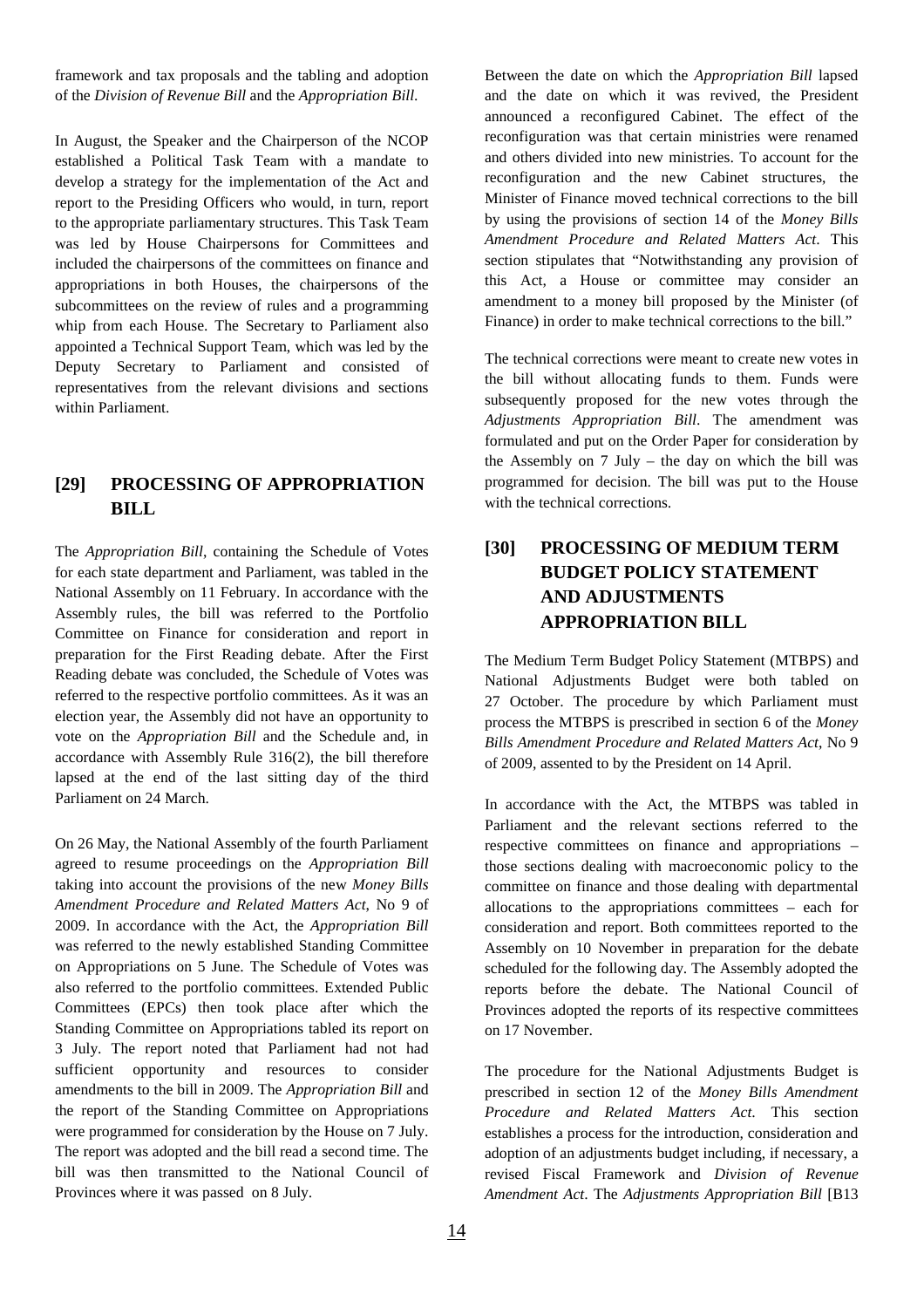– 2009] was introduced in the Assembly on 27 October. The Fiscal Framework was included in the MTBPS but there was no amendment to the *Division of Revenue Bill*.

The bill was accordingly referred to the Standing Committee on Appropriations and the Schedule of Votes to the respective portfolio committees. The Standing Committee on Appropriations reported on 10 November that it had agreed to the bill without amendments. The bill was passed by the Assembly on 11 November and by the National Council of Provinces on 17 November. The bill was signed by the President on 26 November.

## **STATUTORY FUNCTIONS**

### **[31] JUDICIAL SERVICE COMMISSION: DESIGNATION OF MEMBERS**

Six of the members of the Judicial Service Commission are designated by the National Assembly from among its members. In terms of section 178(1)(h) of the Constitution, at least three of those designated must be members of the opposition parties represented in the Assembly. Section 178(3) provides that members of the Commission serve until they are replaced by those who designated or nominated them.

Parties were requested to submit nominations to the Speaker and were informed that if consensus was not reached by the opposition parties, a voting process would be followed. At its meeting, on 26 May, the Chief Whips' Forum agreed on the names of members that would serve on the Commission and the matter was taken to the House that afternoon.

The Assembly designated the following members to serve on the Commission: Mr C V Burgess, Ms F I Chohan, Ms P de Lille, Mr N A Ramatlhodi, Mr H C Schmidt and Mr J H van der Merwe.

#### **[32] MAGISTRATES COMMISSION: DESIGNATION OF MEMBERS**

Section 3(1)(a)(x) of the *Magistrates Act*, No 90 of 1993, makes provision for four members of the National Assembly to be designated by the Assembly to serve on the Magistrates Commission, and that at least two of these members must be members of the opposition parties represented in the Assembly.

Parties were requested to submit nominations to the Speaker and were informed that if consensus was not reached by the opposition parties, a voting process would be followed.

At its meeting on 26 May, the Chief Whips' Forum agreed on the names of members who would serve on the

Commission and the matter was taken to the Assembly that afternoon. The Assembly designated the following members to serve on the Commission: Mr T M Masutha, Ms M C Manana, Ms D A Schäfer and Mr S N Swart (*Minutes, 26 May, pp19-20*).

## **[33] HUMAN SCIENCES RESEARCH COUNCIL (HSRC): RECOMMENDATION FOR APPOINTMENT OF BOARD MEMBERS**

On 15 April, the Minister of Science and Technology wrote to the Speaker requesting the National Assembly to approve a shortlist of candidates for appointment to the Board of the HSRC in terms of section 5 of the *Human Sciences Research Council Act*, No 17 of 2008.

In terms of section 5(3) of the Act, before the Minister can appoint the members of the Board, the Minister is required  $to -$ 

- a) publish a notice in the *Gazette* and two national newspapers inviting the public to nominate persons for appointment;
- b) appoint a panel of experts to compile a shortlist of not more than 20 persons from the public nominations;
- c) submit a shortlist of candidates together with their curriculum vitae which he/she has received from the panel of experts to the National Assembly for approval; and
- d) select from the shortlist approved by the National Assembly members of the Board.

On 8 June, the Minister's request was referred to the Portfolio Committee on Science and Technology for consideration and report. On 9 July, the committee recommended to the House a shortlist of candidates for appointment to the Board. On 20 August, the House approved a shortlist of 17 candidates. Ten Board members were appointed by the Minister with effect from 16 October for a period of four years.

## **[34] INDEPENDENT COMMUNICATIONS AUTHORITY OF SOUTH AFRICA (Icasa): RECOMMENDATION FOR APPOINTMENT OF COUNCILLOR**

On 4 March, the Minister of Communications wrote to the Speaker advising her that the term of office of one Icasa councillor would expire on 30 June. The Minister requested Parliament to recommend a replacement for that councillor in terms of section 5(1B) of the *Independent*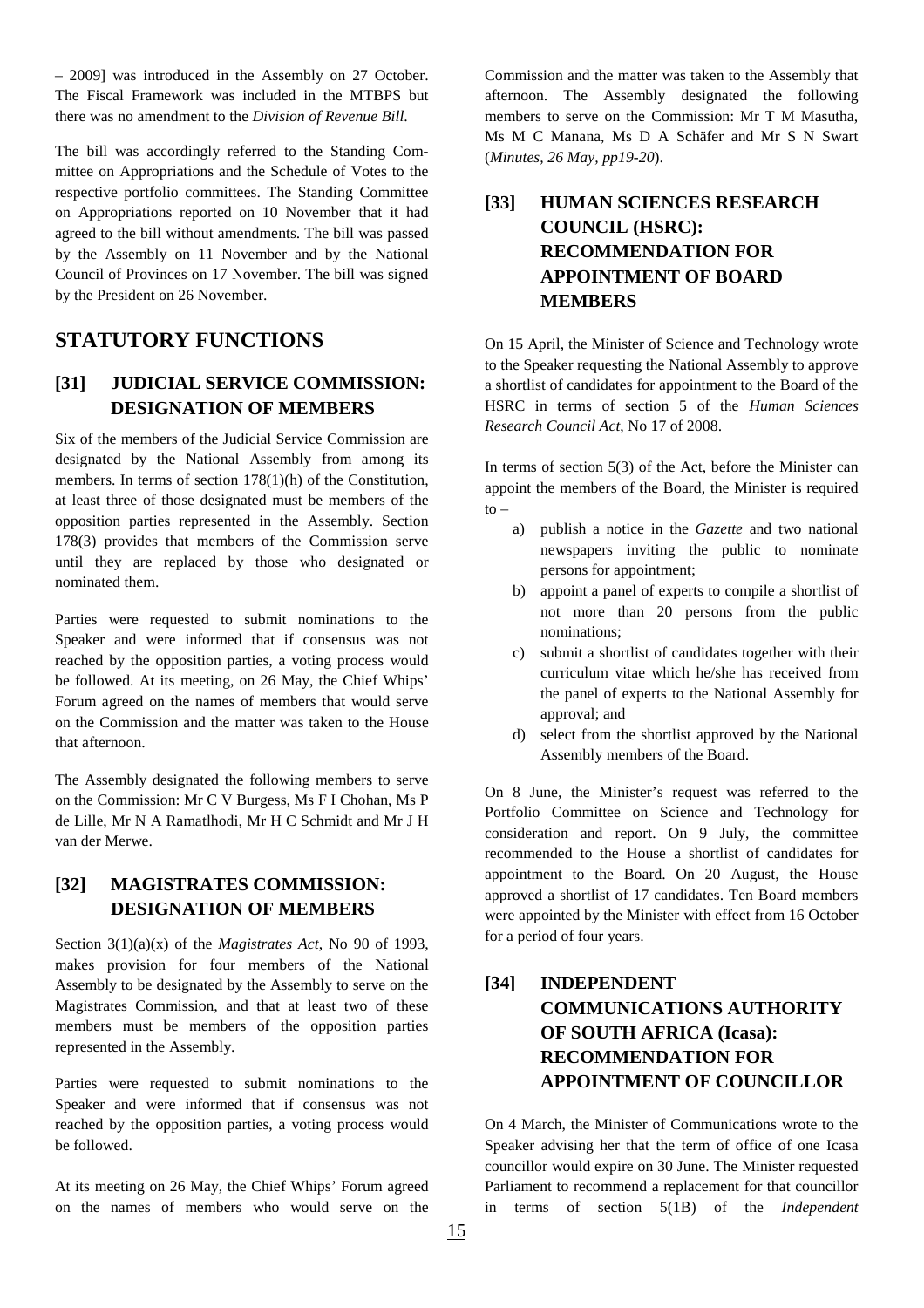*Communications Authority of South Africa Act*, No 13 of 2000. The matter was referred to the Portfolio Committee on Communications on 18 June, for processing *(*see *Item 44, Issue 14)*.

The committee received 83 nominations after it had invited the public to nominate suitable candidates and shortlisted nine candidates. Subsequent to the shortlisting process, two candidates, Mr L S Mkumatela and Mr M M Zokwe, withdrew their candidacies. Upon the completion of the interviews, the committee submitted one and a half times the number of nominees in order of preference, in line with the prescriptions of the Act, as follows: Mr K Boqwana and Mr W Stucke.

The two recommended candidates were approved by the Assembly on 1 September. On 16 October, the Minister of Communications wrote to the Speaker proposing the appointment of Mr W Stucke. The recommendation was considered and approved by the Assembly on 27 October *(Minutes, 27 October, pp1182-1183*).

### **[35] PUBLIC SERVICE COMMISSION (PSC): RECOMMENDATION FOR APPOINTMENT OF COMMISSIONERS**

In terms of section 196 of the Constitution, the PSC consists of 14 commissioners appointed by the President. Five commissioners are approved by the National Assembly by a resolution adopted with the supporting vote of a majority of its members.

On 17 June, the President wrote to the Speaker to request the filling of two vacancies on the PSC. On 18 June, the letter was referred to the Portfolio Committee on Public Service and Administration for consideration and report. On 20 August, the National Assembly, on the recommendation of the Portfolio Committee on Public Service and Administration, approved the nomination of the following persons for appointment to the PSC: Ms M J J Matsomela and Mr B Mthembu.

In the event that these candidates were not available for appointment, the House approved the following supplementary nominations: Adv R K Sizani and Mr G Aboobaker.

Ms Matsomela and Mr Mthembu were appointed by the President with effect from 21 October.

### **[36] LAND BANK: RECOMMENDATION FOR APPOINTMENT OF BOARD MEMBERS**

Section 4(1) of the *Land and Agricultural Development Act*, No 15 of 2002, enjoins the Minister of Agriculture and Land Affairs (renamed Minister of Agriculture, Forestry and Fisheries in the fourth Parliament) to appoint a Board of directors to manage the business of the bank by calling for nominations in the *Gazette*, the media and, by written invitation, to the relevant parliamentary committees.

The Minister wrote to the Speaker on 4 August, inviting nominations from the relevant portfolio committees. The administrative powers of the bank had been transferred to the Minister of Finance on 14 July in terms of section 97 of the Constitution. Although the bank was being administered by National Treasury, the oversight function of the bank remained the responsibility of the Portfolio Committee on Agriculture and Land Affairs.

The initial deadline for the relevant parliamentary committees to nominate candidates for appointment to the Board of the Land Bank was 14 August. The initial deadline was subsequently extended to 28 August. On 28 August, the Minister notified the Presiding Officers that he had extended the date on which the parliamentary committees needed to submit names for appointment to the Board from 28 August to 15 September to allow sufficient time for interested parties to respond.

The Portfolio Committee on Agriculture and Land Affairs and the Standing Committee on Finance conferred with the NCOP's Select Committee on Finance and Appropriations and the Select Committee on Land and Environmental Affairs and nominated six persons for appointment to the Board: Ms M B Shikwinya, Mr K Seitshiro, Dr J L Purchase, Dr L K Joubert, Mr D M Dlali and Mr T Mokale.

The list of names from the committees was transmitted to the Minister by the Speaker as the House is not required to take a decision on the matter.

Despite the nominations made by Parliament, Dr B Ngubane and Prof M Karaan were appointed as Board members with effect from 1 January 2010 until 31 December 2014. The Act does not oblige the Minister to appoint directors of the bank from the list provided by Parliament.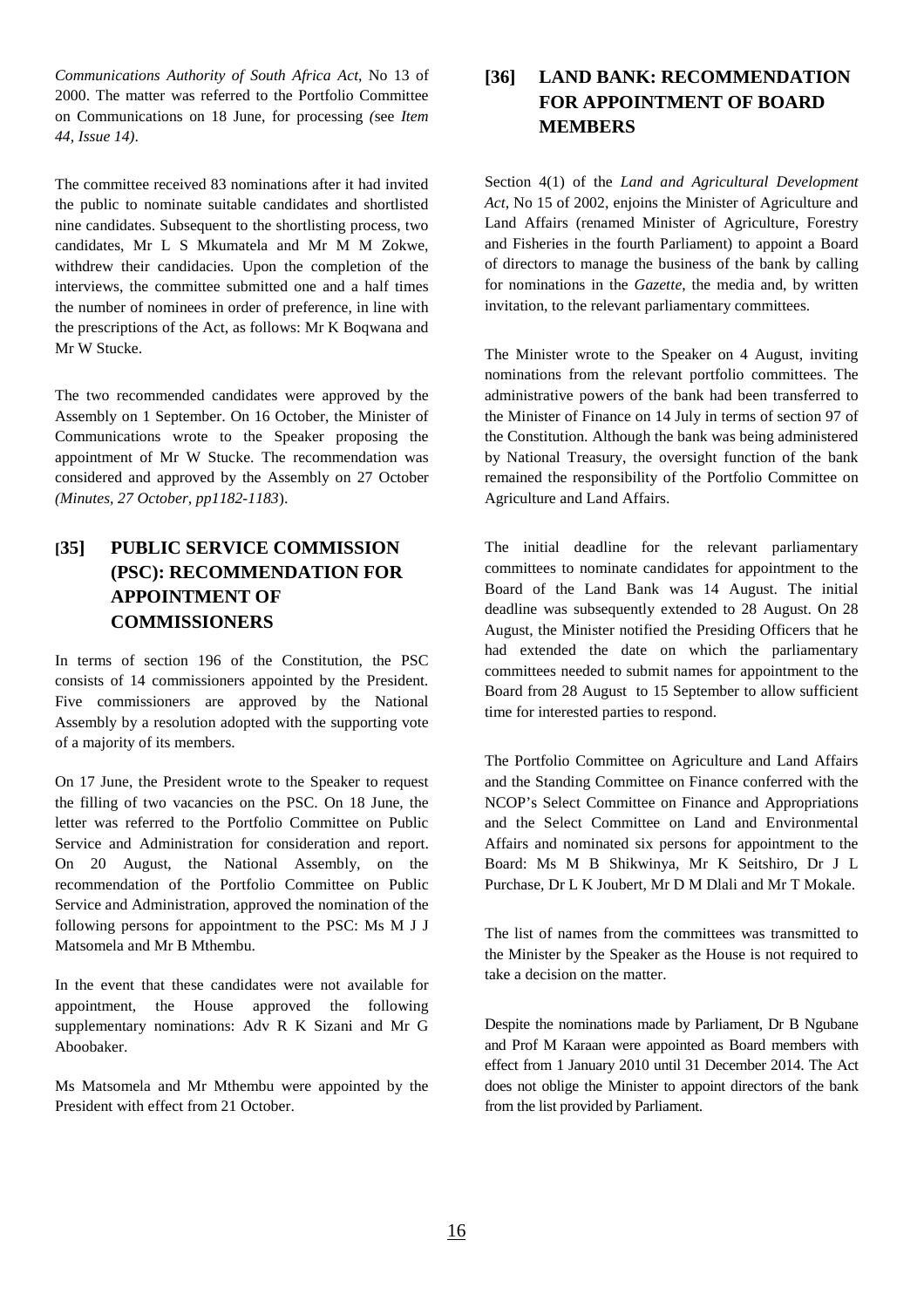## **[37] INDEPENDENT COMMISSION FOR THE REMUNERATION OF PUBLIC OFFICE-BEARERS: ANNOUNCEMENT OF APPOINTMENTS**

On 21 August, the Speaker announced that the President had appointed the following persons as members of the Independent Commission for the Remuneration of Public Office-Bearers (the Commission) in terms of section 3 of the *Independent Commission for the Remuneration of Public Office-Bearers Act*, No 92 of 1997: Judge Phineas Mojapelo, Deputy Judge President of the Witwatersrand Local Division, Dr Mpilenhle Pearl Sithole, Dr Mark Herbert Raymond Bussin and Mrs Philisiwe Buthelezi.

The mandate of the Commission is to make recommendations to the President on salaries, allowances and benefits of members of the National Assembly, permanent delegates to the National Council of Provinces, members of the Cabinet, Deputy Ministers, traditional leaders and members of any council of traditional leaders.

In a subsequent correspondence to the Speaker, dated 19 October, the President informed Parliament that he had appointed the following persons to the Commission in terms of the Act: Judge Willie Seriti (Chairperson), Ms Tshidi Mokgabudi (Deputy Chairperson), Dr Mark Herbert Raymond Bussin, Dr Mpilenhle Pearl Sithole, Ms Philisiwe Buthelezi and Mr Blake Keith Mosly-Lefatola. Furthermore, the President informed Parliament that Judge Phineas Mojapelo had declined the offer of appointment to this position on 6 August.

The new commissioners join two commissioners who are currently serving a five-year term: Ms Nicky Newton-King (appointed on 10 March 2006) and Mr Raphael Martin (appointed on 24 November 2005).

### **[38] PUBLIC PROTECTOR: RECOMMENDATION FOR APPOINTMENT**

In terms of section 193(4) of the Constitution, the President, on the recommendation of the Assembly, must appoint the Public Protector. On 15 October 2002, the President appointed Adv M L Mushwana as Public Protector for a non-renewable period of seven years (see *Item 34, Issue 6*).

The Minister for Justice and Constitutional Development informed the Speaker in a letter dated 24 June 2008 that the term of office of the Public Protector was to expire on 14 October (*ATC, 25 June, p199*). On 25 June, the House agreed to a resolution to establish a 14-member ad hoc committee to nominate a person for appointment as Public

Protector, the committee to complete its work by 28 August.

The House acceded to two requests by the committee to extend the deadline for reporting to 11 September and later to 18 September.

On 9 September, the committee tabled a report containing a list of shortlisted candidates. On 16 September, the committee tabled its report in which it recommended Ms T N Madonsela for nomination as Public Protector.

On 22 September, the Assembly approved that Ms Madonsela, as nominated by the committee, be recommended for appointment as Public Protector. Ms Madonsela was duly appointed by the President with effect from 15 October 2009 (*ATC, 23 October, p1162*).

## **[39] NATIONAL LOTTERIES BOARD: RECOMMENDATION FOR APPOINTMENT OF CHAIRPERSON AND BOARD MEMBERS**

Section 3(3) of the *Lotteries Act*, No 57 of 1997, gives the Minister of Trade and Industry the authority to invite nominations for the position of Chairperson of the National Lotteries Board by notice in the *Gazette* and in not less than two newspapers that circulate in every province *(*see *Item 36, Issue 8)*. The Act requires the relevant committee of the National Assembly to make recommendations to the Minister in relation to the appointment of the Board members.

On 15 September, the Minister wrote to Parliament indicating that he had invited nominations from the public for consideration by the Portfolio Committee on Trade and Industry. He invited the committee to recommend a suitable candidate after a transparent and an open interview process.

In a subsequent letter dated 19 September, the Minister requested that in the process of identifying a suitable candidate for the position of Chairperson, the committee should also identify suitable candidates for appointment to the Board. The Minister stated that the Handbook for the Appointment of Persons to Boards of State Controlled Institutions allows for that kind of procedure.

Although in terms of the Act the committee could advise the Minister directly of the outcome of its deliberations, the committee's report was published in the ATC of 19 November. It recommended that Prof N A Nevhutanda be appointed as Chairperson of the Board and the following persons be appointed as Board members: Mr G M Negota, Ms M Mokoka, Mr G Reddy, Mr O M Shabangu and Ms N E P Loyilane.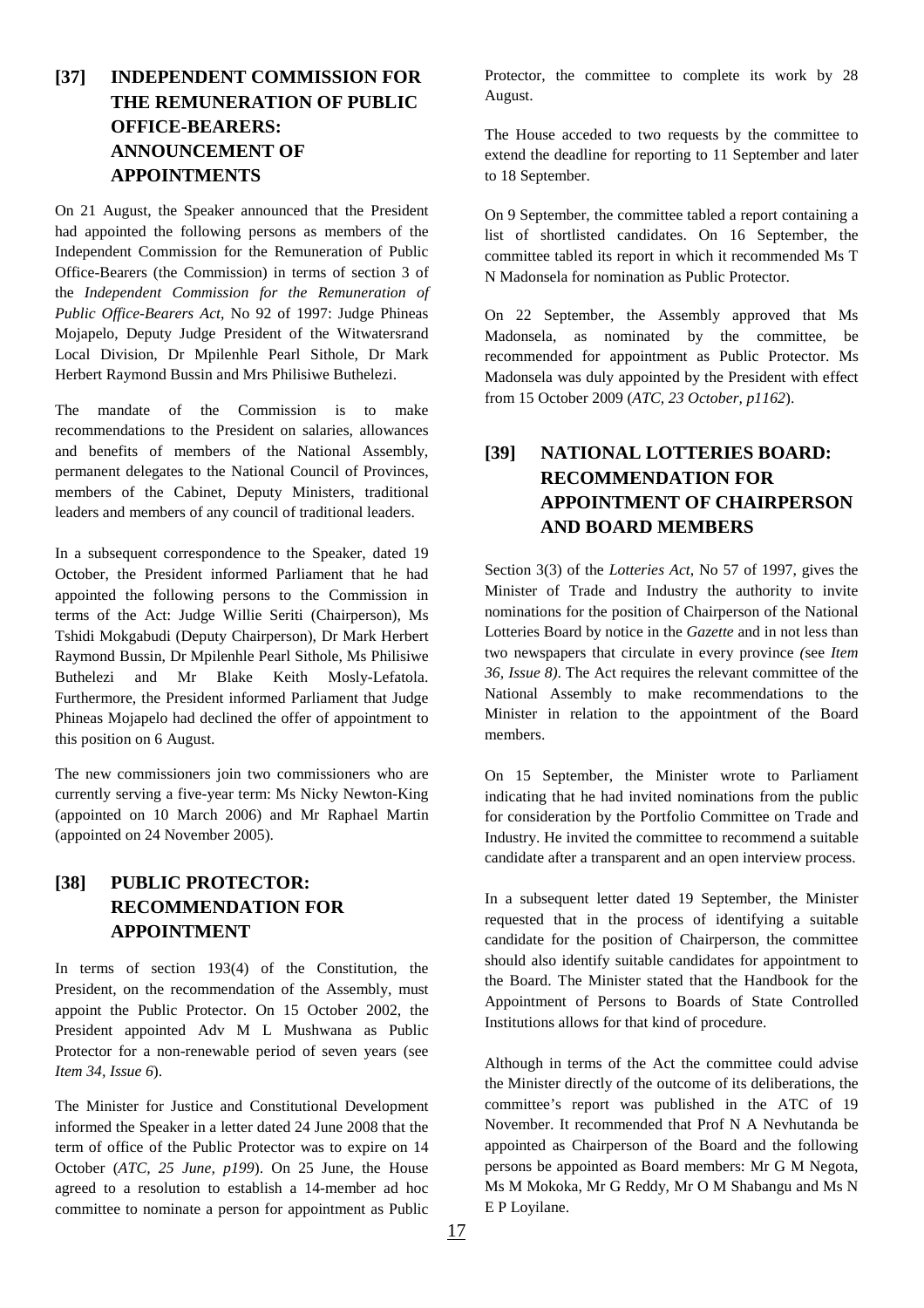The Act does not stipulate a role for the National Assembly in appointing members of the Board and neither does it prevent the Assembly from doing so. Thus the matter was never considered by the Assembly. By 31 December, the process of appointing the Board chairperson and the Board members had not yet been finalised.

## **[40] SOUTH AFRICAN HUMAN RIGHTS COMMISSION: RECOMMENDATION FOR APPOINTMENT OF COMMISSIONERS**

In terms of section 193(4) of the Constitution, the President, on the recommendation of the National Assembly, must appoint members of the South African Human Rights Commission (SAHRC). On 8 July, the Minister for Justice and Constitutional Development wrote to the Speaker to request that the Assembly undertake the process of making recommendations to fill five vacancies on the SAHRC. The matter was referred to the Portfolio Committee on Justice and Constitutional Development on 8 July *(ATC, 8 July, p404)*.

In its report the committee recommended the nomination of additional persons, to the number initially requested by the Minister, for appointment as full-time and part-time commissioners. On 22 September, the Assembly agreed to forward the names of six candidates (four full-time commissioners and two part-time commissioners), including that of Adv L K B Mpumlwana as a full-time commissioner to the President for appointment.

During the debate in the House on the subject on 22 September, certain allegations were brought to the attention of the Assembly. Based on the nature of the allegations, the Speaker, on 1 October, wrote to the President requesting that he delay the appointment of Adv Mpumlwana until such time as the House had an opportunity to reconsider the nomination in view of the matters brought to its attention. The Speaker made an announcement to this effect in the ATC of 14 October. On 15 October, it was announced in the ATC that the President had acceded to the request to delay the appointment of Adv Mpumlwana and that he had since appointed five of the six candidates recommended by the Assembly.

On 23 October, a letter from the Minister of Justice and Constitutional Development was published in the ATC informing members of the Assembly that the President had appointed Adv B J Malatji, Ms L Mokate and Adv L M Mushwana as full-time commissioners for a period of seven years. Ms J Love and Dr D Titus were appointed as parttime commissioners also for seven years *(ATC, 23 October, p1162)*.

On 12 November, the National Assembly amended its resolution of 22 September by omitting the nomination of Adv Mpumlwana pending its reconsideration of the nomination. It also referred the matter of the nomination to the Portfolio Committee of Justice and Constitutional Development for further recommendation and report. As at 31 December, the committee had not finalised its report on the matter.

## **[41] DECLARATION OF AMNESTY IN TERMS OF FIREARMS CONTROL ACT**

On 23 October, a request by the Minister of Police for the Assembly to approve a declaration of an amnesty in terms of section 139(2)(a) of the *Firearms Control Act*, No 60 of 2000, was tabled and referred to the Portfolio Committee on Police for consideration and report. The Act provides that the Minister may, by notice in the *Gazette*, declare an amnesty to reduce the number of illegal firearms in South Africa. Parliament's approval is required for this notice to be valid.

The committee reported on 3 November that it recommended the approval of the declaration by the Assembly, subject to two amendments. These amendments removed the original provisions for an anonymous amnesty process as the committee was of the view that such a process would be open to abuse. The Assembly agreed to the committee's recommendation on 10 November, and the declaration of an amnesty was approved, subject to amendments. The NCOP also agreed to the report of the Select Committee on Security and Constitutional Development in regard to the declaration of amnesty with amendments.

## **[42] INSPECTOR-GENERAL OF INTELLIGENCE: RECOMMENDATION FOR APPOINTMENT**

The then Minister for Intelligence (now State Security), Dr S C Cwele, in a letter dated 31 March, informed the Assembly that the term of office of the Inspector-General of Intelligence would expire on 31 December. The matter was referred to the Joint Standing Committee on Intelligence on 7 August for consideration and report in terms of section 7(1) of the *Intelligence Services Oversight Act*, No 40 of 1994.

The committee reported on 10 November that it had interviewed five candidates from a total of 74 applications, and recommended that Adv F D Radebe be considered by the House for appointment by the President as Inspector-General of Intelligence. The Act requires the Assembly to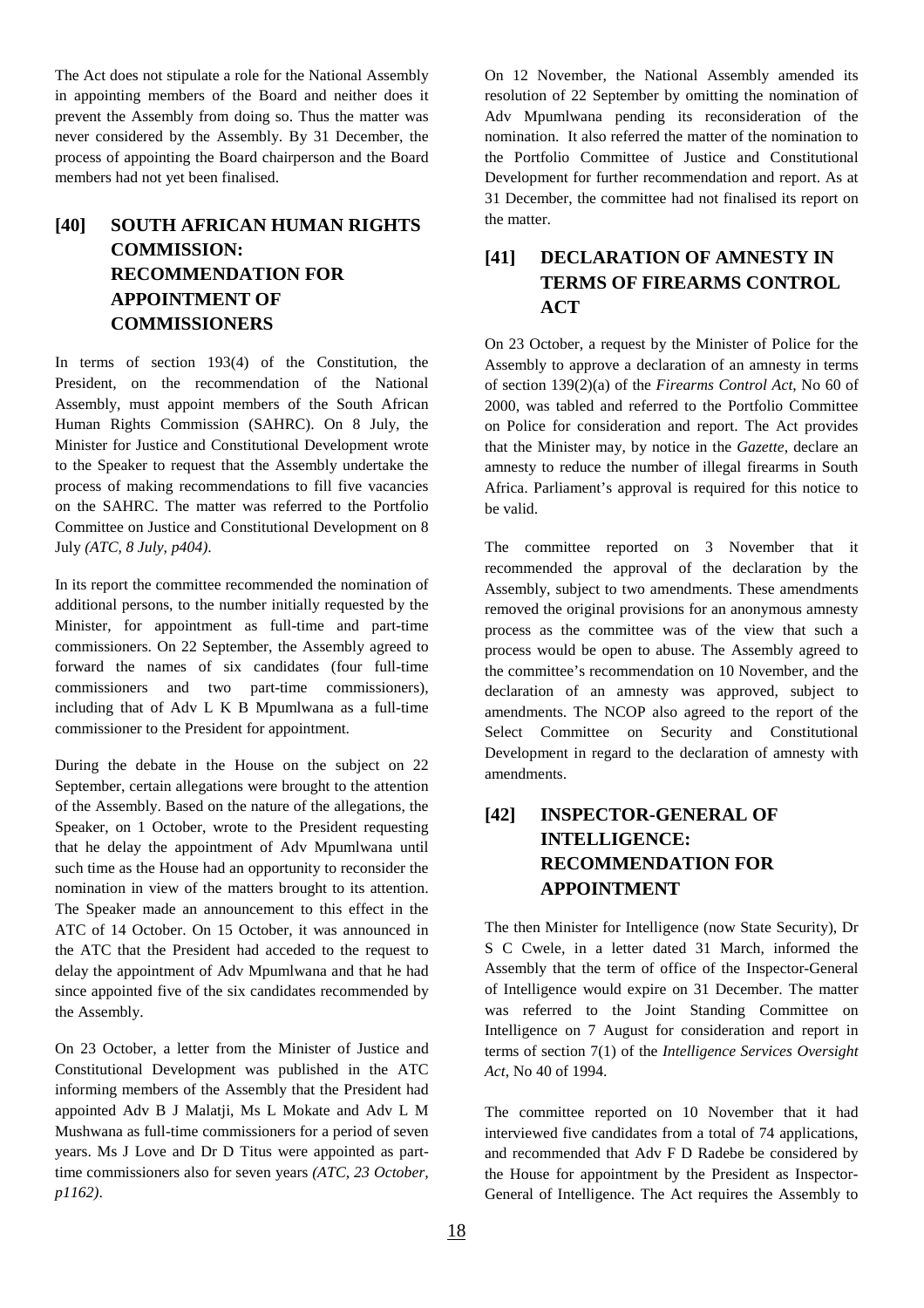approve the nomination by a two-thirds majority. When the question came before the House on 12 November, the twothirds majority could not be obtained, and the decision of the question was thus postponed.

On 20 November, the Deputy Speaker informed the President that the Assembly could not obtain the required two-thirds majority. Furthermore, the Assembly would meet again only in January 2010 at which time it would be able to reconsider the nomination. The Deputy Speaker appealed to the President to consider extending the term of the incumbent Inspector-General, ending on 31 December 2009, to allow the Assembly to reconsider the nomination in late January 2010.

## **[43] SOUTH AFRICAN NATIONAL SPACE AGENCY: RECOMMEN-DATION FOR APPOINTMENT OF BOARD MEMBERS**

A letter, tabled on 7 October, from the Minister of Science and Technology requested the Assembly to approve a shortlist of candidates for appointment to the Board of the South African National Space Agency in terms of section 7(1)(c) of the *South African National Space Agency Act*, No 36 of 2008. The Minister's request was referred to the Portfolio Committee on Science and Technology for consideration and report.

The committee reported on 28 October that members had, during its deliberations on 21 October, raised concerns about the lack of shortlisted candidates from vulnerable groups with special needs, such as persons with disabilities. The committee requested the Department of Science and Technology to, in future, consult civil society organisations to identify candidates with special needs for inclusion in the shortlist.

Subsequently, a shortlisted candidate withdrew her application, and the department consulted Disabled People South Africa who recommended a person with a disability for inclusion on the shortlist. The committee agreed to include this person on the shortlist which it submitted to the House for approval. On 5 November, the Assembly approved the committee's recommended shortlist of candidates for appointment to the Agency's Board (*Minutes, 5 November, pp1471-1472*).

## **INTERNATIONAL PARLIAMENTARY RELATIONS**

#### **[44] ELECTION OF MEMBERS TO PAN-AFRICAN PARLIAMENT**

In terms of Article 4(2) and (3) of the *Protocol to the Treaty Establishing the African Economic Community Relating to the Pan-African Parliament (PAP),* member states shall be represented in the PAP by five members of Parliament, at least one of whom must be a woman; and that the representation of each member state must reflect the diversity of political opinions in each national Parliament or other deliberative organ.

At its meeting on 26 May, the Chief Whips' Forum agreed on the names of members that would serve in the PAP and the matter was taken to the House that afternoon. Members of the PAP are drawn from both Houses of Parliament. On 26 May, the Assembly considered the nominations of members of the Assembly who would serve in the PAP.

The Assembly elected the following persons to serve in the PAP: Mr M J Mahlangu, Mr S J Njikelana, Ms F Hajaig, Ms S V Kalyan and Ms M N Matladi (*Minutes, 26 May, p18*).

In its sitting on 26 May, the Council elected only four of the five members that had been nominated by the Assembly, and omitted Ms M N Matladi. The member was subsequently elected by the Council in its sitting of 25 June (*NCOP Minutes, 25 June, p196*).

## **[45] ELECTION OF MEMBERS TO SOUTHERN AFRICAN DEVELOPMENT COMMUNITY PARLIAMENTARY FORUM**

In terms of section 6(3) of the *Constitution of the Southern African Development Community Parliamentary Forum*, the Forum consists of presiding officers and four representatives elected by each national Parliament provided that in electing the four representatives, each national Parliament shall ensure equitable representation of women and political parties that are represented in Parliament, and include the chairperson of the national women's parliamentary caucus.

At its meeting on 26 May, the Chief Whips' Forum agreed on the names of members that would serve on the Forum, and the matter was taken to the Assembly that afternoon.

Both the Assembly and the Council designated the following members to represent Parliament in the Forum:

Mr M V Sisulu, Mr S P Holomisa, Ms N D Ntwanambi, Dr W G James and Ms B N Dlulane in her capacity as Chairperson of the Multiparty Women's Caucus (*Minutes, 26 May, pp18-19*).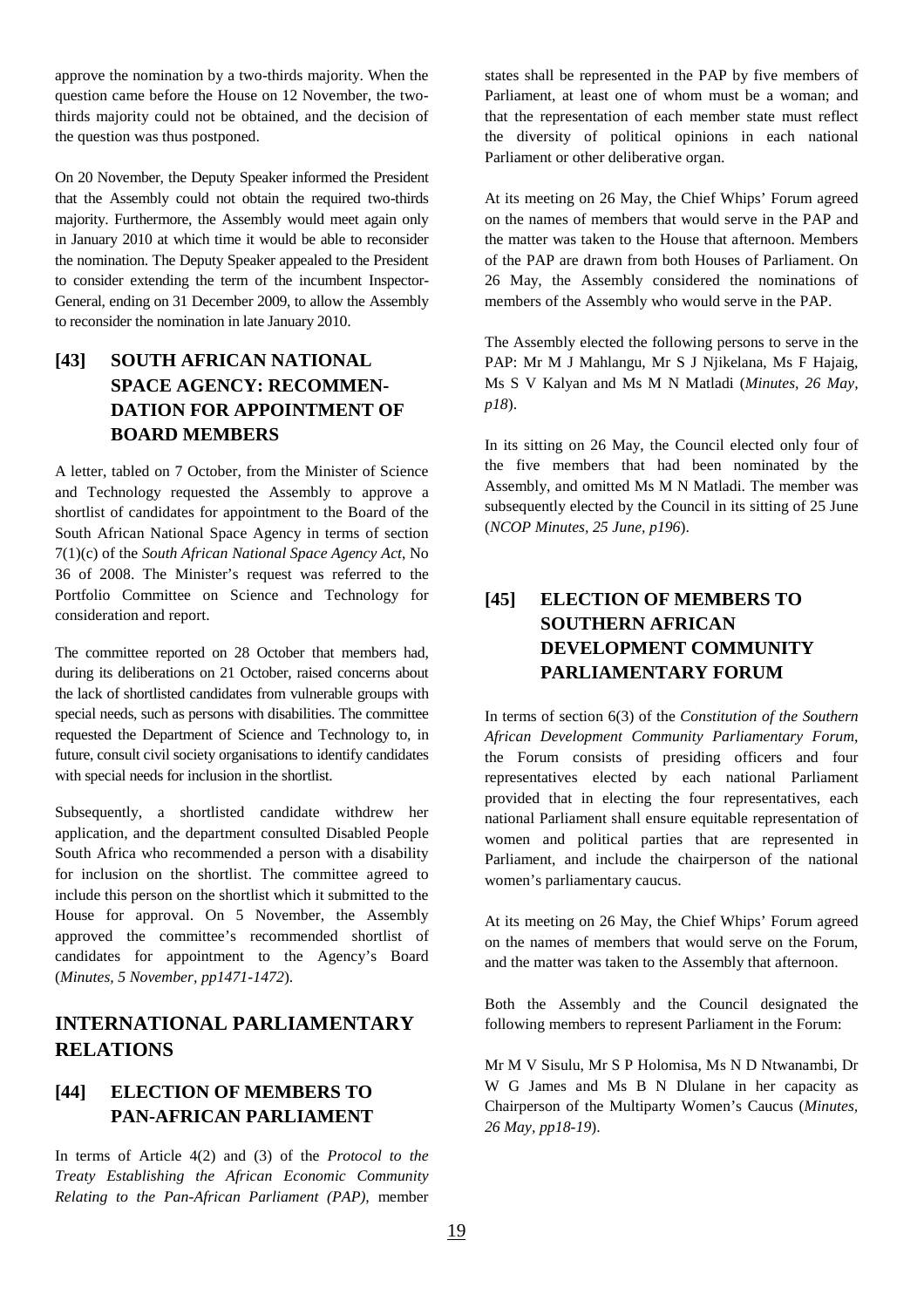#### **ABBREVIATIONS USED**

#### **PARTIES**

| <b>ATC</b>     | Announcements, Tabling and Committee         | <b>ANC</b>  | <b>African National Congress</b>   |
|----------------|----------------------------------------------|-------------|------------------------------------|
|                | Reports (daily paper which is effectively an | DA          | Democratic Alliance                |
|                | appendix to the Minutes of Proceedings)      | Cope        | Congress of the People             |
| <b>EPC</b>     | <b>Extended Public Committee</b>             | <b>IFP</b>  | <b>Inkatha Freedom Party</b>       |
| <b>JRC</b>     | Joint Rules Committee                        | ID          | <b>Independent Democrats</b>       |
| <b>JSCI</b>    | Joint Standing Committee on Intelligence     | <b>UDM</b>  | <b>United Democratic Movement</b>  |
| <b>Minutes</b> | Minutes of the National Assembly             | FF Plus     | Freedom Front Plus                 |
| <b>MTBPS</b>   | Medium Term Budget Policy Statement          | <b>ACDP</b> | African Christian Democratic Party |
| <b>NA</b>      | National Assembly                            | <b>UCDP</b> | United Christian Democratic Party  |
| <b>NCOP</b>    | National Council of Provinces                | <b>PAC</b>  | Pan Africanist Congress of Azania  |
| <b>PFMA</b>    | <b>Public Finance Management Act</b>         | MF          | <b>Minority Front</b>              |
| <b>POA</b>     | Parliamentary Oversight Authority            | Azapo       | Azanian People's Organisation      |
| <b>Sec</b>     | Section                                      | <b>APC</b>  | African People's Convention        |

#### **Annexure 1**

After the elections of 22 April, members assigned to represent their respective parties in the National Assembly were designated in Government Gazette No 32184 on 28 April by the Electoral Commission.

The following members were sworn in as members of the National Assembly at the start of the fourth Parliament on 6 May:

| Abram.         | ${\bf S}$                  | Mr         | Coetzee,      | TW                         | Mr         |
|----------------|----------------------------|------------|---------------|----------------------------|------------|
| Adams,         | L H                        | Ms         | Coetzee,      | $\mathbb{R}$               | Mr         |
| Ainslie,       | $\mathbf{A} \; \mathbf{R}$ | Mr         | Coleman,      | $\mathbf{E} \; \mathbf{M}$ | Mrs        |
| Balfour,       | B M                        | Mr         | Cronin,       | JP                         | Mr         |
| Balindlela,    | ZB                         | Mrs        | Cwele,        | S C                        | Dr         |
| Baloyi,        | MR                         | Mr         | Dambuza,      | <b>BN</b>                  | Ms         |
| Bapela,        | K <sub>O</sub>             | Mr         | Dandala,      | H <sub>M</sub>             | Rev        |
| Bam-Mugwanya,  | V                          | <b>Mrs</b> | Davidson,     | IO                         | Mr         |
| Bhengu,        | NR                         | Ms         | Davies,       | R H                        | Dr         |
| Bhengu,        | P                          | Ms         | De Freitas    | M S F                      | Mr         |
| Bhoola,        | R <sub>B</sub>             | Mr         | De Lange,     | JH                         | Mr         |
| Bikani,        | FC                         | Ms         | De Lille,     | $\overline{P}$             | Ms         |
| Blaai,         | B <sub>C</sub>             | Ms         | Dexter,       | P <sub>D</sub>             | Mr         |
| Bogopane-Zulu, | H I                        | <b>Mrs</b> | Dhlamini,     | B W                        | Ms         |
| Boinamo,       | G G                        | Mr         | Diale,        | L <sub>N</sub>             | Mr         |
| Bonhomme,      | T J                        | Mr         | Dikgacwi,     | M M                        | Mr         |
| Booi,          | M <sub>S</sub>             | Mr         | Ditshetelo,   | IC                         | Mrs        |
| Borman,        | G M                        | <b>Mrs</b> | Dlamini,      | B <sub>O</sub>             | Ms         |
| Boshigo,       | D <sub>F</sub>             | <b>Mrs</b> | Dlamini-Zuma, | N <sub>C</sub>             | Dr         |
| Bosman,        | L <sub>L</sub>             | Dr         | Dlodlo,       | A                          | Ms         |
| Botha,         | YR.                        | <b>Mrs</b> | Dlulane,      | <b>BN</b>                  | Ms         |
| Botha,         | T                          | Mr         | Doidge,       | G Q M                      | Mr         |
| Burgess,       | C <sub>V</sub>             | Mr         | Doman.        | W P                        | Mr         |
| Buthelezi,     | M G                        | Prince     | Dreyer,       | A M                        | Ms         |
| Carrim,        | Y I                        | Mr         | Du Toit,      | N <sub>D</sub>             | Mr         |
| Carter,        | D                          | Ms         | Dubazana,     | ZS                         | Ms         |
| Cebekhulu,     | R N                        | Mr         | Dube,         | M C                        | Ms         |
| Chabane,       | O C                        | Mr         | Dudley,       | $\mathcal{C}$              | <b>Mrs</b> |
| Chauke,        | H <sub>P</sub>             | Mr         | Duma,         | N M                        | Mr         |
| Chikunga,      | L <sub>S</sub>             | <b>Mrs</b> | Duncan,       | P <sub>C</sub>             | Mrs        |
| Chohan,        | F <sub>I</sub>             | Ms         | Dunjwa,       | M <sub>L</sub>             | Ms         |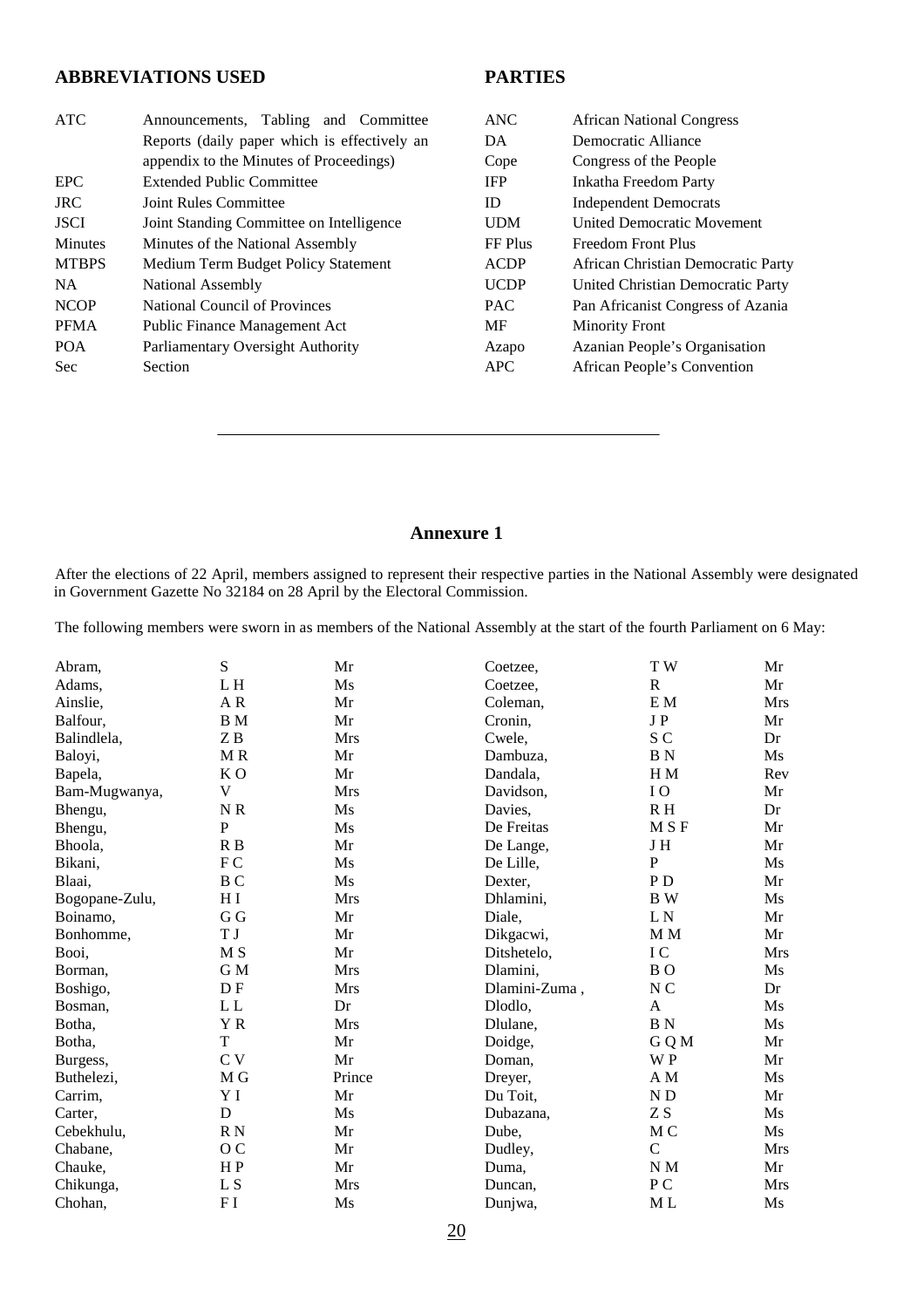| Ebrahim,             | EI                       | Mr          | Lamoela,             | $\mathbf H$                 | <b>Mrs</b>       |
|----------------------|--------------------------|-------------|----------------------|-----------------------------|------------------|
| Ellis,               | M <sub>J</sub>           | Mr          | Landers,             | L T                         | Mr               |
| Farisani,            | T S                      | Dr          | Lee,                 | TD                          | Mr               |
| Farrow,              | ${\bf S}$ B              | Mr          | Lekgetho,            | ${\bf G}$                   | Mr               |
| Figlan,              | A M                      | Mr          | Line,                | H                           | <b>Mrs</b>       |
| Fihla,               | $\mathbf N$ B            | Mr          | Lorimer,             | <b>JRB</b>                  | Mr               |
| Fransman,            | M <sub>L</sub>           | Mr          | Lotriet,             | $\boldsymbol{A}$            | Dr               |
| Fritz,               | A T                      | Mr          | Louw,                | $\boldsymbol{\mathsf{A}}$   | Mr               |
| Frolick,             | C T                      | Mr          | Lovemore,            | A T                         | <b>Mrs</b>       |
| Fubbs.               | $\rm J\,L$               | Ms          | Lucas,               | $\mathbf E$ J               | Mr               |
| Gaehler,             | ${\bf L}$ B              | Mr          | Luthuli,             | $\mathbf{A} \; \mathbf{N}$  | Dr               |
| Gasebonwe,           | T M A                    | <b>Mrs</b>  | Luyenge,             | Z                           | Dr               |
| Gcume,               | $\mathbf{N}\ \mathbf{P}$ | Ms          | Maake,               | $\bf J$ $\bf J$             | Mr               |
| Gcwabaza,            | $N \to$                  | Mr          | Mabaso,              | $\mathbf X$                 | Mr               |
| Gelderblom,          | $\rm J$ P                | Mr          | Mabedla,             | N R;                        | Ms               |
| George,              | M <sub>E</sub>           | Mr          | Mabudafhasi,         | TR.                         | <b>Mrs</b>       |
| George,              | D T                      | Dr          | Mabuza,              | $\rm M$ C                   | <b>Mrs</b>       |
| Gigaba,              | <b>KMN</b>               | Mr          | Mackenzie,           | <b>GPD</b>                  | Mr               |
| Gina,                | ${\bf N}$                | Ms          | Madikizela-Mandela,  | NW                          | <b>Mrs</b>       |
| Godi,                | N T                      | Mr          | Madisha,             | W M                         | Mr               |
| Godongwana,          | ${\bf E}$                | Mr          | Madlala,             | $\mathbf N$ M               | Ms               |
| Gololo,              | CL                       | Mr          | Maduna,              | ${\bf P}$                   | Ms               |
| Gona,                | MF                       | Mr          | Mafolo,              | M V                         | <b>Mrs</b>       |
| Goqwana,             | M B                      | Mr          | Magagula,            | V V                         | Mr               |
| Greyling,            | L W                      | Mr          | Magama,              | $\rm H~T$                   | Mr               |
| Groenewald,          | P <sub>J</sub>           | Mr          | Magau,               | $\mathbf K$ R               | Ms               |
| Gumede,              | D M                      | Mr          | Magazi,              | M N                         | Ms               |
| Gungubele,           | $\mathbf M$              | Mr          | Magwanishe,          | $\mathbf G$                 | Mr               |
| Gxowa,               | $\mathbf N$ B            | Ms          | Mahlangu-Nkabinde,   | ${\rm G}$ L                 | <b>Mrs</b>       |
| Hajaig,              | ${\bf F}$                | Mrs         | Makasi,              | XC                          | <b>Mrs</b>       |
| Hanekom,             | $\rm D$ A                | Mr          | Makhuba,             | $\rm H~N$                   | Ms               |
| Hangana,             | N E                      | Ms          | Makhubela-Mashele,   | L S                         | <b>Mrs</b>       |
| Hendricks,           | L B                      | Ms          | Makhubele,           | ZS                          | Mr               |
| Hogan,               | <b>B</b> A<br>SP         | Ms<br>Nkosi | Makwetla,            | SP                          | Mr               |
| Holomisa,            | $\, {\bf B} \,$ H        | Mr          | Malale,              | M <sub>I</sub><br>H H       | Mr<br><b>Mrs</b> |
| Holomisa,<br>Hoosen, | $\mathbf M$ H            | Mr          | Malgas,<br>Maluleka, | PH                          | Mr               |
| Huang,               | ${\bf S}$                | Mr          | Maluleke,            | J M                         | Mrs              |
| Jacobus,             | L                        | Ms          | Manamela,            | K B                         | Mr               |
| James,               | W <sub>G</sub>           | Dr          | Manana,              | M <sub>C</sub>              | Mr               |
| Jeffery,             | J H                      | Mr          | Mandela,             | ZMD                         | Nkosi            |
| Joemat-Pettersson,   | T M                      | Mrs         | Manganye,            | J                           | Ms               |
| Johnson,             | $\mathbf M$              | Mr          | Mangena,             | M S                         | Mrs              |
| Jordan,              | ZP                       | Dr          | Mangena,             | M A                         | Mr               |
| Kalyan,              | S V                      | Mrs         | Manuel,              | T A                         | Mr               |
| Kekana,              | CD                       | Mr          | Mapisa-Nqakula,      | $N\,N$                      | Mrs              |
| Kenye,               | ${\bf T}$ ${\bf E}$      | <b>Mrs</b>  | Marais,              | S J F                       | Mr               |
| Kganare,             | D A                      | Mr          | Marais,              | $\mathbf E$ J               | Mr               |
| Kganyago,            | $\mathbf N$ M            | Mr          | Martins,             | <b>BAD</b>                  | Mr               |
| Khoarai,             | $\mathbf L$ P            | Mr          | Masango,             | ${\rm F}$ T                 | Mr               |
| Kholwane,            | ${\bf S}$ E              | Mr          | Masango,             | S J                         | Mr               |
| Khumalo,             | F E                      | Mr          | Mashiane,            | L M                         | Ms               |
| Khunou,              | $\mathbf{N}\ \mathbf{P}$ | Ms          | Mashigo,             | R J                         | Ms               |
| Kilian,              | ${\rm J}$ D              | Mrs         | Mashishi,            | A C                         | Ms               |
| Kloppers-Lourens,    | $\rm J$ C                | Dr          | Masilo,              | $\boldsymbol{\mathrm{J}}$ M | Ms               |
| Kohler-Barnard,      | ${\bf D}$                | Ms          | Masutha,             | T M                         | Adv              |
| Komphela,            | $\, {\bf B} \,$ M        | Mr          | Mataboge,            | D K                         | Mr               |
| Koornhof,            | G W                      | Dr          | Mathebe,             | D H                         | Mrs              |
| Koornhof,            | NJJR                     | Mr          | Mathebe,             | $P_{M}$                     | Mr               |
| Kopane,              | SP                       | Mrs         | Mathibela,           | N <sub>F</sub>              | <b>Mrs</b>       |
| Kota-Fredericks,     | $\rm Z$ A                | Ms          | Matladi,             | M N                         | <b>Mrs</b>       |
| Kotsi,               | C M P                    | Ms          | Matlanyane,          | H F                         | Ms               |
| Krumbock,            | ${\bf G}$ R              | Mr          | Matshoba,            | J M                         | Mr               |
| Kubayi;              | M T                      | Mrs         | Maunye,              | M M                         | Mrs              |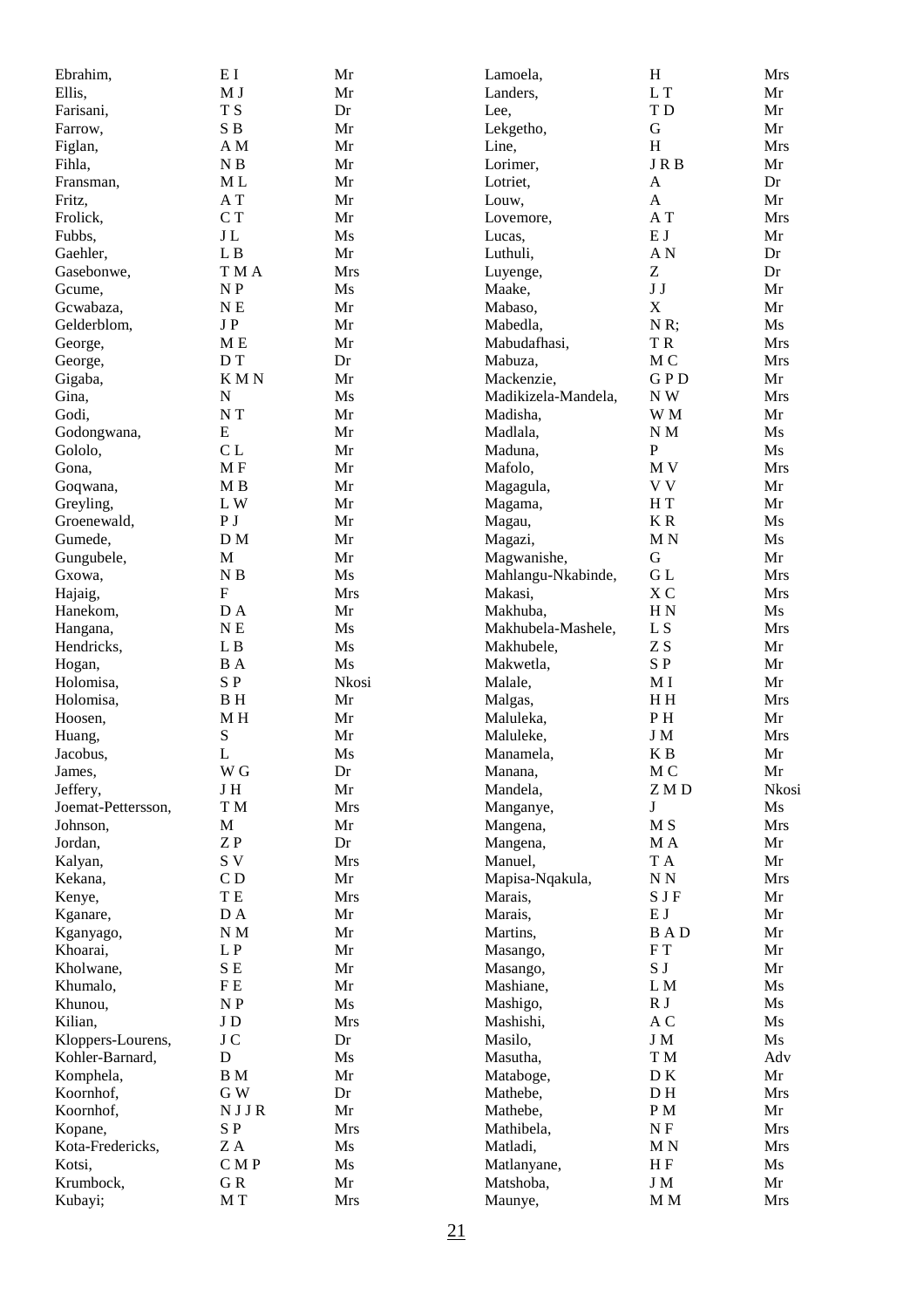| Mavunda,      | DW                          | Mr         | Nelson,           | W J                      | Mrs |
|---------------|-----------------------------|------------|-------------------|--------------------------|-----|
| Maynier,      | D J                         | Mr         | Nene,             | $N\,M$                   | Mr  |
| Mazibuko,     | $\mathbf L$ D               | Ms         | Newhoudt-Druchen, | W S                      | Mrs |
| Mbalula,      | FA                          | Mr         | Ngcobo,           | <b>B</b> T               | Ms  |
| Mbili,        | M <sub>E</sub>              | Mr         | Ngele,            | $\mathbf{N}\,\mathbf{J}$ | Mrs |
| Mcgluwa,      | J J                         | Mr         | Ngonyama,         | L S                      | Mr  |
| Mda,          | A                           | Ms         | Ngwenya,          | W                        | Ms  |
| Mdaka,        | N M                         | Mrs        | Ngwenya-Mabila,   | P <sub>C</sub>           | Mrs |
| Mdakane,      | MR                          | Mr         | Nhanha,           | M A                      | Mr  |
| Mdladlana,    | MM <sub>S</sub>             | Mr         | Nhlengethwa,      | D G                      | Ms  |
| Mentor,       | M P                         | Ms         | Njikelana,        | $\mathbf S$ J            | Mr  |
| Meshoe,       | <b>KRJ</b>                  | Rev        | Njobe,            | MAA                      | Mrs |
| Mfeketo,      | N <sub>C</sub>              | Ms         | Nkoana-Mashabane, | M <sub>E</sub>           | Mrs |
| Mgabadeli,    | H <sub>C</sub>              | Ms         | Nkwinti,          | G E                      | Mr  |
| Michael,      | NWA                         | <b>Mrs</b> | Nonkonyana,       | $\mathbf M$              | Mr  |
| Mjobo,        | L <sub>N</sub>              | Ms         | November,         | $NT$                     | Mrs |
| Mkhize,       | H                           | Ms         | Nqakula,          | $\mathsf C$              | Mr  |
| Mkhize,       | L <sub>N</sub>              | Mr         | Ntanzi,           | SP                       | Ms  |
| Mkhulusi,     | N <sub>NP</sub>             | Ms         | Ntapane,          | SZ.                      | Mr  |
| Mlambo,       | E M                         | Mr         | Ntshiqela,        | $\mathbf P$              | Mr  |
| Mlangeni,     | A                           | Mr         | Ntuli,            | <b>B</b> M               | Mrs |
| Mmusi,        | ${\bf S}$ ${\bf G}$         | Mr         | Ntuli,            | ZC                       | Mr  |
| Mncwango,     | M A                         | Mr         | Nxesi,            | TW                       | Mr  |
| Mnguni,       | $\mathbf{P}\,\mathbf{B}$    | Mr         | Nxumalo,          | MD                       | Ms  |
| Mnisi,        | NA                          | Ms         | Nyalungu,         | R E                      | Mrs |
| Mnqasela,     | M                           | Mr         | Nyama,            | MMA Ms                   |     |
| Mocumi,       | P A                         | <b>Mrs</b> | Nyanda,           | S                        | Mr  |
| Mohale,       | M C                         | Ms         | Nyanda,           | N F                      | Ms  |
| Mokgalapa,    | S                           | Mr         | Nyekemba,         | ${\bf E}$                | Mr  |
| Molao,        | SK                          | Ms         | Nzimande,         | B E                      | Dr  |
| Molebatsi,    | M A                         | Ms         | Odendaal,         | L M                      | Ms  |
| Molewa,       | <b>BEE</b>                  | Mrs        | Oliphant,         | M <sub>N</sub>           | Mrs |
| Moloi-Moropa, | J C                         | Mrs        | Ollis,            | I M                      | Mr  |
| Monareng,     | O E                         | Mr         | Oosthuizen,       | G <sub>C</sub>           | Mr  |
| More,         | E                           | Ms         | Oriani-Ambrosini, | $\mathbf M$ G            | Mr  |
| Morgan,       | GR                          | Mr         | Padayachie,       | $\mathbb R$ L            | Mr  |
| Morutoa,      | MR                          | Ms         | Pandor,           | GNM                      | Ms  |
| Moss,         | L <sub>N</sub>              | Ms         | Peters,           | E <sub>D</sub>           | Ms  |
| Motau,        | S <sub>C</sub>              | Mr         | Phaahla,          | M J                      | Dr  |
| Motimele,     | M S                         | Mr         | Phaliso,          | M <sub>N</sub>           | Mr  |
| Motshekga,    | M A                         | Mrs        | Pillay,           | S M                      | Dr  |
| Motshekga,    | M S                         | Dr         | Pilusa-Mosoane,   | M <sub>E</sub>           | Mrs |
| Motsoaledi,   | P A                         | Dr         | Poho,             | P <sub>D</sub>           | Mr  |
| Mpahlwa,      | MBM                         | Mr         | Pretorius,        | PJC                      | Mr  |
| Mphahlele,    | ${\rm L~M}$                 | Mr         | Pule,             | D <sub>D</sub>           | Mrs |
| Mpontshane,   | A M                         | Mr         | Rabie,            | P <sub>J</sub>           | Dr  |
| Msimang,      | C T                         | Prof       | Rabotapi,         | M W                      | Mr  |
| Msweli,       | H <sub>S</sub>              | Mrs        | Radebe,           | ${\bf J}$ T              | Mr  |
| Mthethwa,     | $\mathbf{E} \, \mathbf{N}$  | Mr         | Radebe,           | <b>B</b> A               | Mr  |
| Mthethwa,     | $\mathbf{E} \; \mathbf{M}$  | Mr         | Radebe,           | G S                      | Mr  |
| Mtshali,      | E                           | Mr         | Ramatlhodi,       | $\rm N$ A                | Mr  |
| Mubu,         | $\boldsymbol{\mathrm{K}}$ S | Mr         | Ramodibe,         | D M                      | Mrs |
| Mufamadi,     | T A                         | Mr         | Rantsolase,       | M A                      | Mrs |
| Mulder,       | P W A                       | Dr         | Rasool,           | ${\bf E}$                | Mr  |
| Mulder,       | C P                         | Dr         | Robinson,         | ${\bf D}$                | Mrs |
| Mushwana,     | F F                         | Mrs        | Rwexana,          | $\mathbf S$ P            | Ms  |
| Muthambi,     | A F                         | Ms         | Saal,             | G                        | Mrs |
| Nchabeleng,   | M <sub>E</sub>              | Mr         | Schäfer,          | D A                      | Mrs |
| Ndabandaba,   | L B G                       | Prof       | Schmidt,          | $\mathbf J$              | Mr  |
| Ndabeni,      | ST <sub></sub>              | Ms         | Schmidt,          | H <sub>C</sub>           | Adv |
| Ndebele,      | J S                         | Mr         | Schneemann,       | GD                       | Mr  |
| Ndlovu,       | ${\bf V}$ B                 | Mr         | Sefularo,         | $\mathbf M$              | Dr  |
| Ndude,        | H <sub>N</sub>              | Mrs        | Segale-Diswai,    | $\mathbf M$ J            | Ms  |
| Nel,          | A C                         | Mr         | Selau,            | ${\bf G}$ J              | Mr  |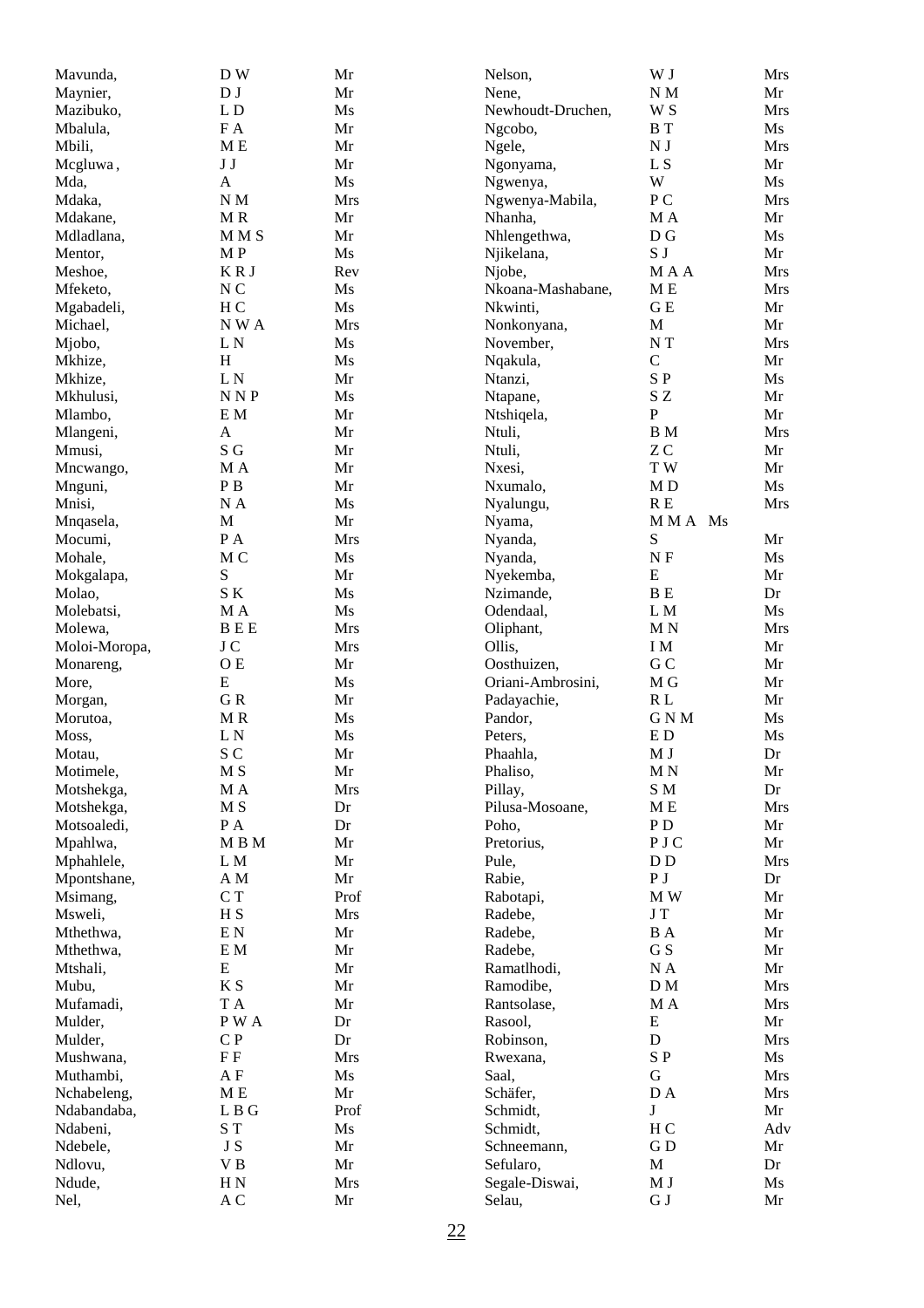| Selfe,      | J                          | Mr         | Thomson,            | $\, {\bf B}$             | Ms         |
|-------------|----------------------------|------------|---------------------|--------------------------|------------|
| Sexwale,    | T M G                      | Mr         | Tinto,              | $\, {\bf B}$             | <b>Mrs</b> |
| Shabangu,   | ${\bf S}$                  | Ms         | Tlake,              | MF                       | Ms         |
| Shiceka,    | S                          | Mr         | Tobias,             | T V                      | Ms         |
| Shilowa,    | M <sub>S</sub>             | Mr         | Tolo,               | $\mathbf L$ J            | Mr         |
| Shinn,      | M R                        | Ms         | Trollip,            | <b>RAP</b>               | Mr         |
| Shoba,      | KN                         | Ms         | Tsebe,              | SR                       | Ms         |
| Sibhida,    | N N                        | Ms         | Tseke,              | GK                       | <b>Mrs</b> |
| Sibiya,     | NA                         | <b>Mrs</b> | Tsenoli,            | SL                       | Mr         |
| Singh,      | $\overline{N}$             | Mr         | Tshabalala-Msimang, | M E                      | Dr         |
| Sisulu,     | LN                         | Ms         | Tshivhase,          | T J                      | <b>Mrs</b> |
| Sisulu,     | M <sub>V</sub>             | Mr         | Tshwete,            | ${\bf P}$                | <b>Mrs</b> |
| Sithole,    | SCN                        | Ms         | Tsotetsi,           | DR                       | <b>Mrs</b> |
| Sizani,     | $\mathbf{P}\ \mathbf{S}$   | Mr         | Twala,              | $\mathbf N$ M            | <b>Mrs</b> |
| Skosana,    | $\bf J$ $\bf J$            | Mr         | Vadi,               | $\bf I$                  | Mr         |
| Skosana,    | M <sub>B</sub>             | Mr         | Van Dalen,          | ${\bf P}$                | Mr         |
| Smiles,     | D <sub>C</sub>             | Mr         | Van Den Berg,       | $\mathbf{N}\,\mathbf{J}$ | Mr         |
| Smith,      | P F                        | Mr         | Van Der Linde,      | J J                      | Mr         |
| Smith,      | V G                        | Mr         | Van Der Merwe,      | S <sub>C</sub>           | Ms         |
| Smuts,      | M                          | Ms         | Van Der Merwe,      | JH                       | Mr         |
| Snell,      | GT                         | Mr         | Van Der Walt,       | ${\bf D}$                | <b>Mrs</b> |
| Sogoni,     | E M                        | Mr         | Van Der Westhuizen, | A P                      | Mr         |
| Sonjica,    | <b>BP</b>                  | Ms         | Van Dyk,            | SM                       | Dr         |
| Sosibo,     | $J\,E$                     | Ms         | Van Schalkwyk,      | MCJ                      | Mr         |
| Sotyu,      | $\mathbf M$ M              | Ms         | Van Schalkwyk,      | H <sub>C</sub>           | Dr         |
| Spies,      | WD                         | Mr         | Vukuza-Linda,       | NY                       | Ms         |
| Steele,     | $\mathbf M$ H              | Mr         | Waters,             | $\mathbf M$              | Mr         |
| Steyn,      | $\mathbf{A}$               | Mrs        | Wenger,             | $\mathbf M$              | <b>Mrs</b> |
| Steyn,      | A C                        | Mr         | Williams,           | A J                      | Mr         |
| Stofile,    | M A                        | Rev        | Xaba,               | $\rm P\,P$               | Ms         |
| Suka,       | L                          | Mr         | Xasa,               | $\mathbf T$              | Ms         |
| Sulliman,   | $\mathbf{E} \; \mathbf{M}$ | Mr         | Xingwana,           | L M                      | Ms         |
| Surty,      | M <sub>E</sub>             | Mr         | Yengeni,            | L <sub>E</sub>           | <b>Mrs</b> |
| Swart,      | $\mathbf S$ N              | Mr         | Zikalala,           | C N Z                    | Mrs        |
| Swart,      | M                          | Mr         | Zondi,              | K M                      | Mr         |
| Swathe,     | $\mathbf M$ M              | Mr         | Zulu,               | L D                      | Ms         |
| Terblanche, | J F                        | Mrs        | Zulu,               | $\mathbf{B}$ Z           | Prince     |
| Thabethe,   | E                          | Ms         | Zuma,               | $\rm J$ $\rm G$          | Mr         |
| Thobejane,  | S G                        | Mr         |                     |                          |            |